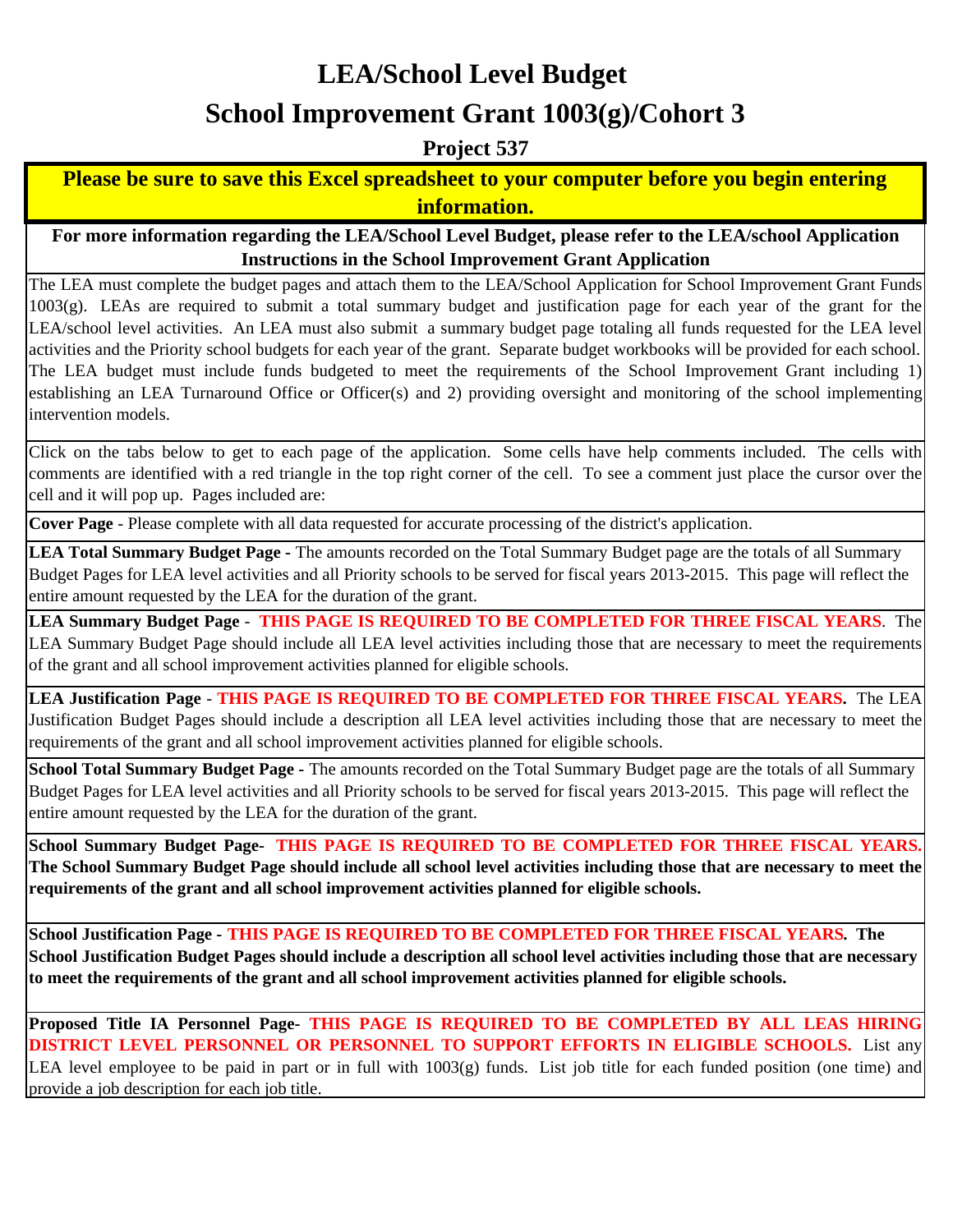### **SIG Budget School Improvement Grant 1003(g) Project Code 519**

# **Due: Friday, April 20, 2012**

| <b>District</b>                 |                        | <b>Butner Public Schools</b> | $I-015$      | County               | <b>Seminole</b>             | 67             |
|---------------------------------|------------------------|------------------------------|--------------|----------------------|-----------------------------|----------------|
| Name                            |                        |                              | Code         |                      | Name                        | Code           |
| LEA Justi P.O. Box 157          |                        |                              |              |                      | Cromwell                    | 74837          |
|                                 | <b>Mailing Address</b> |                              | City         |                      |                             | $Zip(9-digit)$ |
| <b>School Sui</b> 405-944-5530  |                        |                              | Fax          | 405-944-5746         |                             |                |
| School Jus Area Code and Number |                        |                              |              | Area Code and Number |                             |                |
| <b>Application Contact</b>      |                        | <b>Bobbette Hamilton</b>     | 405-944-5530 |                      |                             |                |
|                                 |                        | Type or Print Name           |              |                      | <b>School Phone</b>         |                |
|                                 |                        | bhamilton @butner.k12.ok.us  |              |                      |                             |                |
|                                 |                        | E-mail Address               |              |                      | <b>Summer Phone</b>         |                |
| <b>School SIG Contact</b>       |                        | Raelyn Hightower             |              | 405-944-5530         | rhightower@butner.k12.ok.us |                |
|                                 |                        | Type or Print Name           | Telephone    |                      | E-mail Address              |                |
| Superintendent                  |                        | <b>Bobbette Hamilton</b>     |              |                      | bhamilton@butner.k12.ok.us  |                |
|                                 |                        | Type or Print Name           |              |                      | E-mail Address              |                |

#### **Submission Guidelines:**

| <b>Authorized SDE Staff</b> | <b>Date</b>                                                                                                                                                                                                                                                                                                                                      |
|-----------------------------|--------------------------------------------------------------------------------------------------------------------------------------------------------------------------------------------------------------------------------------------------------------------------------------------------------------------------------------------------|
|                             | To be completed by the Oklahoma State Department of Education                                                                                                                                                                                                                                                                                    |
|                             | * Have the appropriate groups participated in consultation and planning?<br>* Has the LEA planned and budgeted for the required activities including establishing a Turnaround<br>Office or Officer(s) and providing oversight and monitoring of the implementation of the selected<br>intervention models at all Priority schools to be served? |
|                             | Before proceeding:<br>* Has the district engaged in comprehensive planning at all Priority schools to ensure effective<br>implementation/integration of selected school improvement activities?                                                                                                                                                  |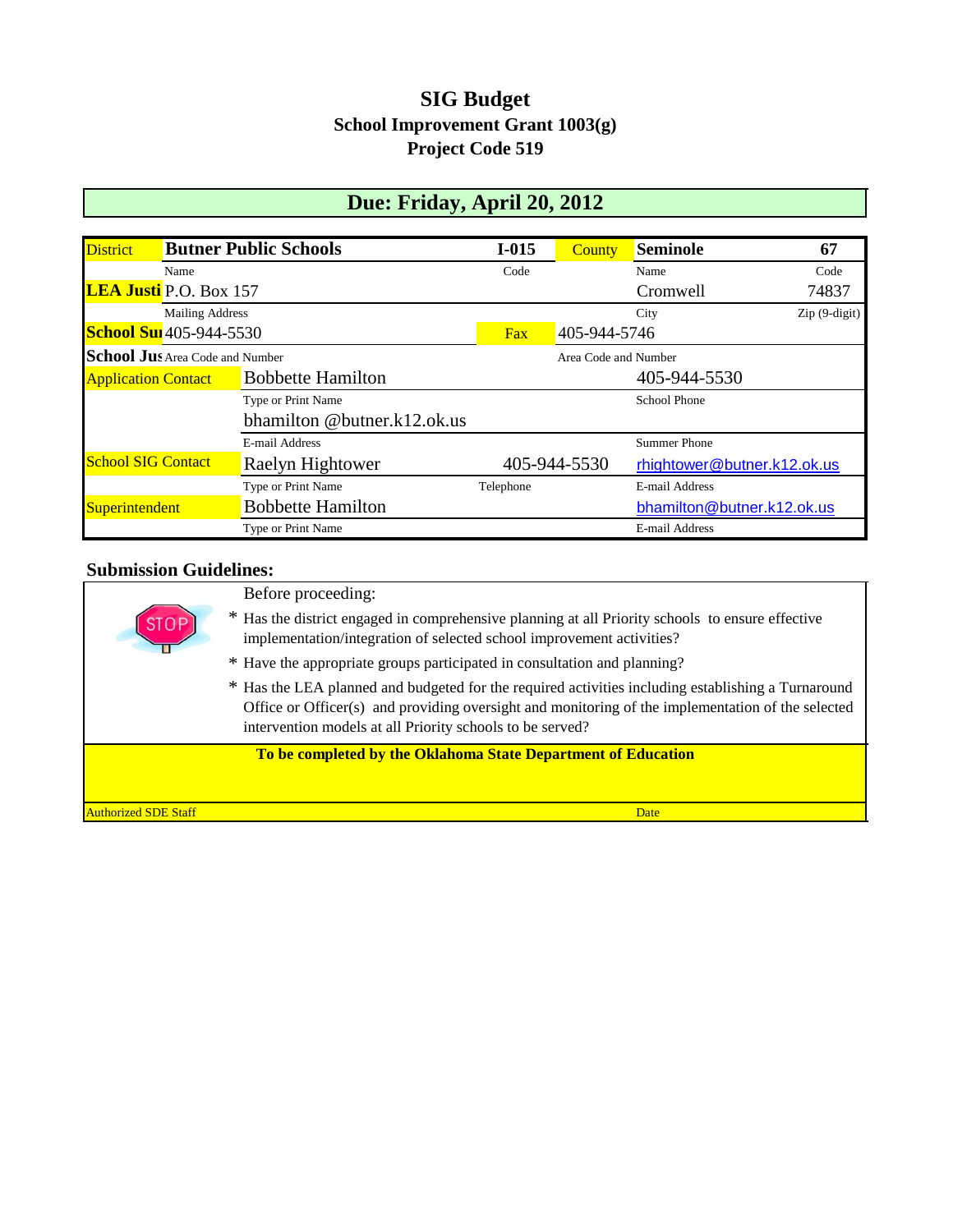#### **FY2013-FY2015**

#### (2012-2015)

**Title I Part A School Improvement Grant 1003(g) Total LEA Summary Budget for all LEA Activities and Funds Requested for Tier I and Tier II Schools**

|     | Project Code: 519            |                    |                             | Total Requested \$950,469.14 |                                                           |                                   | District:                         |                                         | Butner Public Schools I-015 |                     | County: Seminole 67 |      |
|-----|------------------------------|--------------------|-----------------------------|------------------------------|-----------------------------------------------------------|-----------------------------------|-----------------------------------|-----------------------------------------|-----------------------------|---------------------|---------------------|------|
|     |                              |                    |                             |                              |                                                           |                                   | Name                              |                                         |                             | Code                | Name                | Code |
|     |                              |                    |                             |                              |                                                           |                                   |                                   |                                         |                             |                     |                     |      |
|     |                              | <b>Instruction</b> | Guidance<br><b>Services</b> | <b>Curriculum</b>            | <b>Improvement of Instruction</b><br>2210<br><b>Staff</b> | Parental<br>Advisory<br>Committee | Academic<br>Student<br>Assessment | Personnel<br>(Staff)<br><b>Services</b> |                             |                     | <b>Subtotals</b>    |      |
|     | Function<br>d include a c    | <b>1000</b>        | 2120                        | Development<br>2212          | Training<br>2213                                          | 2190                              | 2240                              | 2570                                    |                             |                     |                     |      |
|     | 100 Salaries                 | \$588,873.50       |                             |                              | \$16,875.00                                               |                                   |                                   |                                         |                             |                     | \$605,748.50        |      |
| 200 | Benefits                     | \$146,858.64       |                             |                              | \$4,218.00                                                |                                   |                                   |                                         |                             |                     | \$151,076.64        |      |
| 300 | <b>Professional Services</b> | \$1,000.00         |                             |                              | \$156,000.00                                              |                                   |                                   |                                         |                             |                     | \$157,000.00        |      |
| 400 | <b>Property Services</b>     |                    |                             |                              |                                                           |                                   |                                   |                                         |                             |                     |                     |      |
| 500 | <b>Other Services</b>        |                    |                             |                              |                                                           |                                   |                                   |                                         |                             |                     |                     |      |
| 600 | Materials                    | \$36,119.00        |                             |                              | \$525.00                                                  |                                   |                                   |                                         |                             |                     | \$36,644.00         |      |
| 700 | Property                     |                    |                             |                              |                                                           |                                   |                                   |                                         |                             |                     |                     |      |
| 800 | Other Objects                |                    |                             |                              |                                                           |                                   |                                   |                                         |                             |                     |                     |      |
|     | <b>Subtotals</b>             | \$772,851.14       |                             |                              | \$177,618.00                                              |                                   |                                   |                                         |                             |                     | \$950,469.14        |      |
|     | Superintendent Signature:    |                    |                             |                              |                                                           |                                   |                                   | Date: <u>Date:</u>                      |                             | <b>TOTAL BUDGET</b> | \$950,469.14        |      |

**Special Notes:** Federal funds received must supplement and may not supplant state and local funds that, in the absence of federal funds, would be used to support these activities.

Reimbursement for obligations is subject to final approval of the budget. If the LEA expends funds on non-allowable program costs prior to budget approval, the LEA **is responsible for covering those costs from other funds.**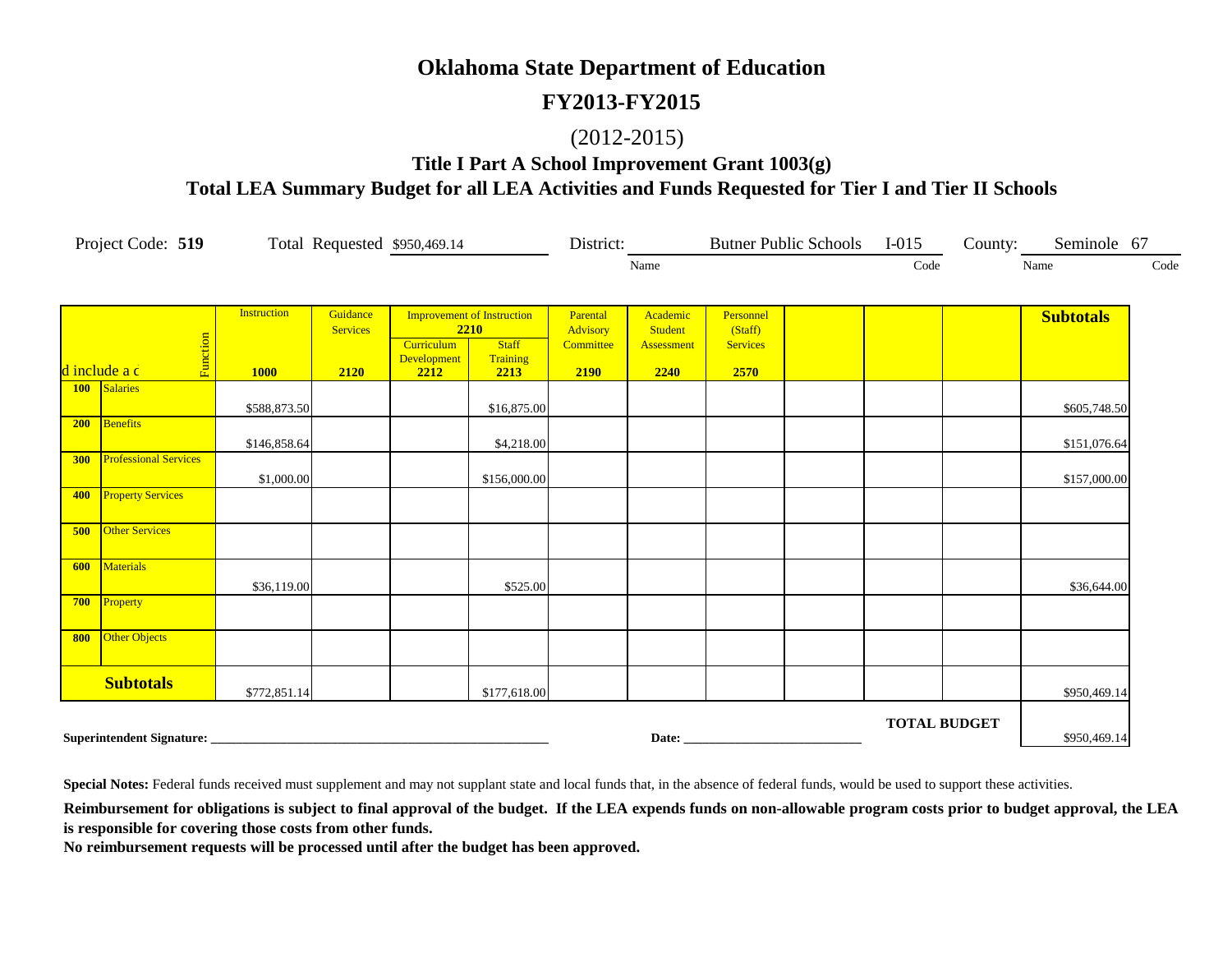#### **FY2013**

#### (SY 2012 - 2013)

#### **Title I Part A School Improvement Grant 1003(g) Total LEA Summary Budget for all LEA Activities and Funds Requested for Priority Schools**

|     | Project Code: 519            |                                   |                                     | Total Requested \$340,393.14      |                                                                               |                                           | District:                                 |                                                 | Butner Public Schools I-015 |                     | County: Seminole | 67   |
|-----|------------------------------|-----------------------------------|-------------------------------------|-----------------------------------|-------------------------------------------------------------------------------|-------------------------------------------|-------------------------------------------|-------------------------------------------------|-----------------------------|---------------------|------------------|------|
|     |                              |                                   |                                     |                                   |                                                                               |                                           | Name                                      |                                                 |                             | Code                | Name             | Code |
|     | Function<br>d include a c    | <b>Instruction</b><br><b>1000</b> | Guidance<br><b>Services</b><br>2120 | Curriculum<br>Development<br>2212 | <b>Improvement of Instruction</b><br>2210<br><b>Staff</b><br>Training<br>2213 | Parental<br>Advisory<br>Committee<br>2190 | Academic<br>Student<br>Assessment<br>2240 | Personnel<br>(Staff)<br><b>Services</b><br>2570 |                             |                     | <b>Subtotals</b> |      |
|     | 100 Salaries                 | \$195,115.00                      |                                     |                                   | \$5,625.00                                                                    |                                           |                                           |                                                 |                             |                     | \$200,740.00     |      |
| 200 | Benefits                     | \$48,512.54                       |                                     |                                   | \$1,406.00                                                                    |                                           |                                           |                                                 |                             |                     | \$49,918.54      |      |
| 300 | <b>Professional Services</b> | \$1,000.00                        |                                     |                                   | \$52,000.00                                                                   |                                           |                                           |                                                 |                             |                     | \$53,000.00      |      |
| 400 | <b>Property Services</b>     |                                   |                                     |                                   |                                                                               |                                           |                                           |                                                 |                             |                     |                  |      |
| 500 | <b>Other Services</b>        |                                   |                                     |                                   |                                                                               |                                           |                                           |                                                 |                             |                     |                  |      |
| 600 | Materials                    | \$36,209.60                       |                                     |                                   | \$525.00                                                                      |                                           |                                           |                                                 |                             |                     | \$36,734.60      |      |
| 700 | Property                     |                                   |                                     |                                   |                                                                               |                                           |                                           |                                                 |                             |                     |                  |      |
| 800 | Other Objects                |                                   |                                     |                                   |                                                                               |                                           |                                           |                                                 |                             |                     |                  |      |
|     | <b>Subtotals</b>             | \$280,837.14                      |                                     |                                   | \$59,556.00                                                                   |                                           |                                           |                                                 |                             |                     | \$340,393.14     |      |
|     |                              |                                   |                                     |                                   |                                                                               |                                           |                                           | Date: <u>Date:</u>                              |                             | <b>TOTAL BUDGET</b> | \$340,393.14     |      |

**Special Notes:** Federal funds received must supplement and may not supplant state and local funds that, in the absence of federal funds, would be used to support these activities.

Reimbursement for obligations is subject to final approval of the budget. If the LEA expends funds on non-allowable program costs prior to budget approval, the LEA **is responsible for covering those costs from other funds.**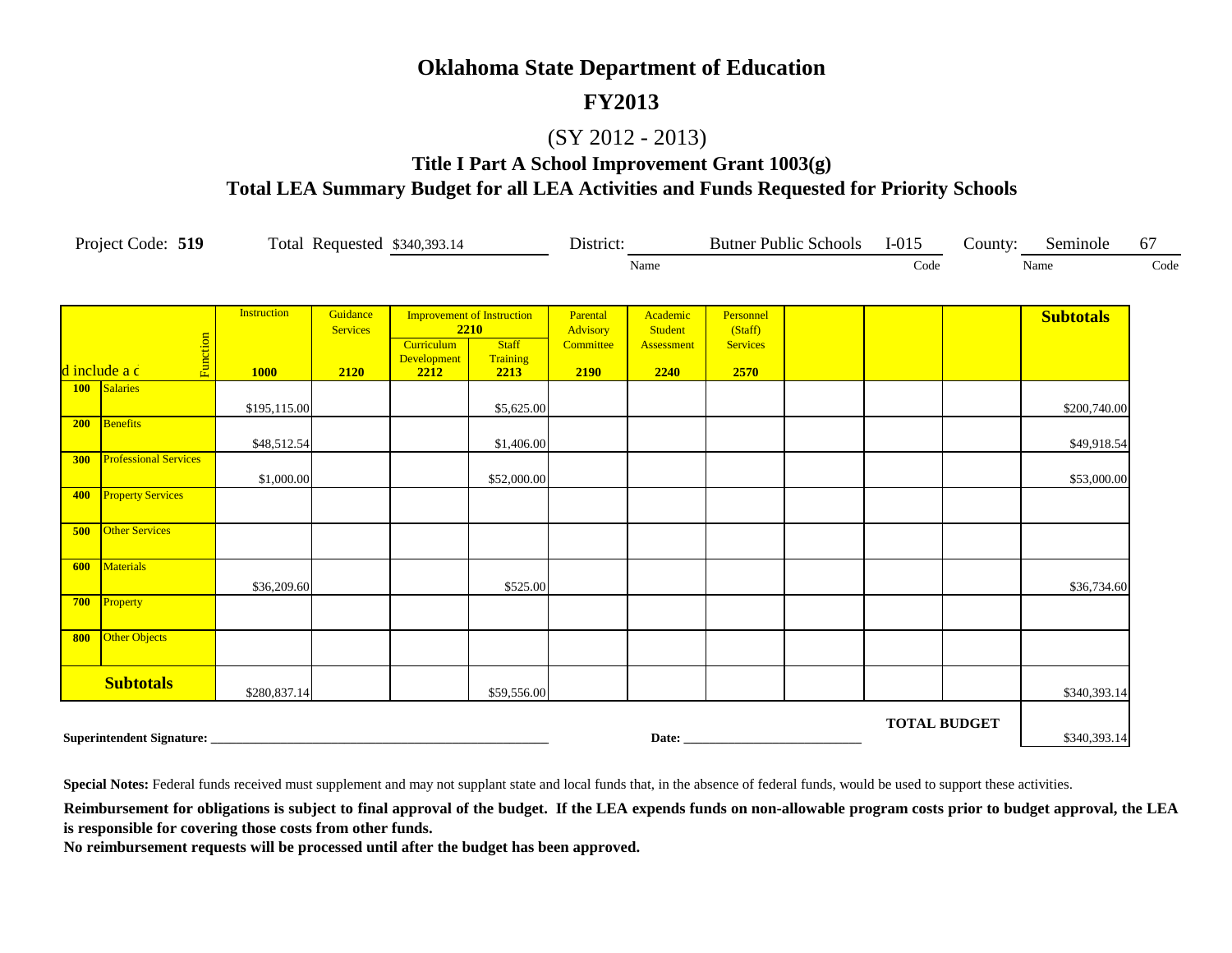#### **School Improvement Grant 1003(g) District Budget Justification FY2013 (SY 2012-2013)**

| Project<br>Code: | 519              | District:                                                                  | <b>Butner Public Schools</b>                                            |                                                                                                                                                               |            |                                                                              | $67/I - 015$         |
|------------------|------------------|----------------------------------------------------------------------------|-------------------------------------------------------------------------|---------------------------------------------------------------------------------------------------------------------------------------------------------------|------------|------------------------------------------------------------------------------|----------------------|
|                  |                  | Name                                                                       |                                                                         |                                                                                                                                                               |            |                                                                              | County/District Code |
| Function         | Object           |                                                                            |                                                                         | <b>Expenditure Description and Itemization</b>                                                                                                                |            |                                                                              | <b>Subtotals</b>     |
| 1000             | $\overline{100}$ | Name<br><b>TBN</b><br><b>TBN</b><br><b>TBN</b><br><b>TBN</b><br><b>TBN</b> |                                                                         | Position & Grade<br>Merit pay individual teachers<br>Team merit pay<br>Principal merit pay<br>Extended day/Extended year salaries<br>Summer School Bus Driver | <b>FTE</b> | Salary<br>\$37,500.00<br>\$30,000.00<br>\$1,500.00<br>\$7,500.00<br>\$700.00 |                      |
|                  |                  |                                                                            |                                                                         |                                                                                                                                                               |            |                                                                              | \$77,200.00          |
| 1000             | 200              |                                                                            |                                                                         | <b>Benefits</b>                                                                                                                                               |            |                                                                              |                      |
|                  |                  |                                                                            |                                                                         | Benefits for Merit pay individual, Team merit pay, Principal merit pay, Extended day/Extended year salaries and Summer School bus driver                      |            |                                                                              | \$19,125.00          |
| 1000             | 300              |                                                                            |                                                                         | Professional Services                                                                                                                                         |            |                                                                              |                      |
| 1000             | 600              |                                                                            |                                                                         | Itemize all projected purchases for Materials                                                                                                                 |            |                                                                              |                      |
|                  |                  | <b>Study Island</b>                                                        |                                                                         |                                                                                                                                                               |            |                                                                              | \$4,090.60           |
| 2213             | 100              |                                                                            |                                                                         | <b>Itemize Staff Training</b>                                                                                                                                 |            |                                                                              |                      |
|                  |                  |                                                                            |                                                                         |                                                                                                                                                               |            |                                                                              |                      |
| 2213             | 600              |                                                                            | OK Educational Services, LLC books for 5 day Teacher Academy - \$525.00 | List any additional codes & explanations here                                                                                                                 |            |                                                                              | \$525.00             |
| 2213             | 200              |                                                                            | Benefits for staff attending the 5 day Teacher Academy - \$1406.00      |                                                                                                                                                               |            |                                                                              | \$1,406.00           |
|                  |                  |                                                                            |                                                                         |                                                                                                                                                               |            | <b>Site Total</b>                                                            | \$102,346.60         |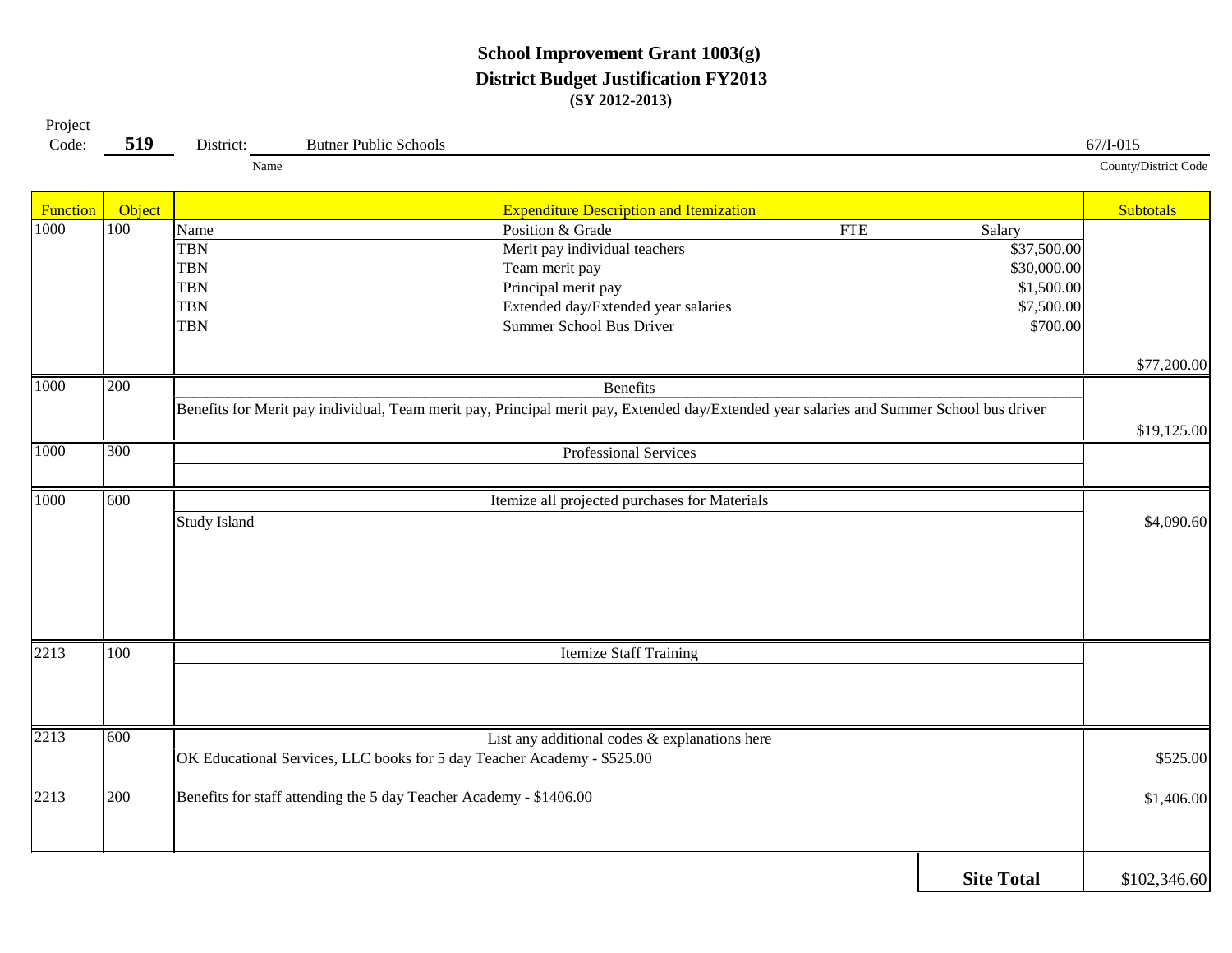#### **School Improvement Grant 1003(g) District Budget Justification FY2013 (SY 2012-2013)**

Project

| Name<br>Object<br><b>Expenditure Description and Itemization</b><br><b>Function</b><br><b>Subtotals</b><br>$\overline{100}$<br>1000<br>Position & Grade<br><b>FTE</b><br>Name<br>Salary<br>\$37,317.00<br>RaeLyn Hightower<br>Turnaround Officer salary<br>Turnaround Officer stipend<br>\$7,500.00<br>RaeLyn Hightower<br>Russell Walden<br>Data & Technology Integration Coach<br>\$19,213.00<br>0.5<br>Jeanette Kennedy<br>Reading Specialist<br>\$16,175.00<br>0.5<br><b>TBN</b><br><b>Math Remediation</b><br>0.5<br>\$17,550.00<br>Paraprofessional TBN<br>Math Tutor<br>\$10,080.00<br>Paraprofessional TBN<br><b>Reading Tutor</b><br>\$10,080.00<br>1000<br>200<br>Benefits<br>Benefits for Turnaround Officer, Date & Technology Integration Officer, Reading Specialist, Math Remediation, Math Tutor and Reading<br>Tutor<br>1000<br>300<br>Professional Services<br>Complete Computer Concepts - Labor for technology installation<br>1000<br>600<br>Itemize all projected purchases for Materials<br>Smartboards w/ Projectors - \$10,750<br>Tablets and necessary technology and hardware to support the tablets - \$21,369<br>2213<br>100<br><b>Itemize Staff Training</b><br>Stipend for staff attending the 5 day Teacher Academy<br>2213<br>300<br>OK Educational Services, LLC external provider for on-site training - 21 days at \$2000/day = \$42,000<br>OK Educational Services, LLC external provider for 5 day Teacher Academy - 5 days at \$2000/day = $$10,000$ | Code: | 519 | District: | <b>Butner Public Schools</b> |  | $67/I - 015$         |
|---------------------------------------------------------------------------------------------------------------------------------------------------------------------------------------------------------------------------------------------------------------------------------------------------------------------------------------------------------------------------------------------------------------------------------------------------------------------------------------------------------------------------------------------------------------------------------------------------------------------------------------------------------------------------------------------------------------------------------------------------------------------------------------------------------------------------------------------------------------------------------------------------------------------------------------------------------------------------------------------------------------------------------------------------------------------------------------------------------------------------------------------------------------------------------------------------------------------------------------------------------------------------------------------------------------------------------------------------------------------------------------------------------------------------------------------------------------------------------------------|-------|-----|-----------|------------------------------|--|----------------------|
|                                                                                                                                                                                                                                                                                                                                                                                                                                                                                                                                                                                                                                                                                                                                                                                                                                                                                                                                                                                                                                                                                                                                                                                                                                                                                                                                                                                                                                                                                             |       |     |           |                              |  | County/District Code |
|                                                                                                                                                                                                                                                                                                                                                                                                                                                                                                                                                                                                                                                                                                                                                                                                                                                                                                                                                                                                                                                                                                                                                                                                                                                                                                                                                                                                                                                                                             |       |     |           |                              |  |                      |
|                                                                                                                                                                                                                                                                                                                                                                                                                                                                                                                                                                                                                                                                                                                                                                                                                                                                                                                                                                                                                                                                                                                                                                                                                                                                                                                                                                                                                                                                                             |       |     |           |                              |  |                      |
|                                                                                                                                                                                                                                                                                                                                                                                                                                                                                                                                                                                                                                                                                                                                                                                                                                                                                                                                                                                                                                                                                                                                                                                                                                                                                                                                                                                                                                                                                             |       |     |           |                              |  |                      |
|                                                                                                                                                                                                                                                                                                                                                                                                                                                                                                                                                                                                                                                                                                                                                                                                                                                                                                                                                                                                                                                                                                                                                                                                                                                                                                                                                                                                                                                                                             |       |     |           |                              |  |                      |
|                                                                                                                                                                                                                                                                                                                                                                                                                                                                                                                                                                                                                                                                                                                                                                                                                                                                                                                                                                                                                                                                                                                                                                                                                                                                                                                                                                                                                                                                                             |       |     |           |                              |  |                      |
|                                                                                                                                                                                                                                                                                                                                                                                                                                                                                                                                                                                                                                                                                                                                                                                                                                                                                                                                                                                                                                                                                                                                                                                                                                                                                                                                                                                                                                                                                             |       |     |           |                              |  |                      |
|                                                                                                                                                                                                                                                                                                                                                                                                                                                                                                                                                                                                                                                                                                                                                                                                                                                                                                                                                                                                                                                                                                                                                                                                                                                                                                                                                                                                                                                                                             |       |     |           |                              |  |                      |
|                                                                                                                                                                                                                                                                                                                                                                                                                                                                                                                                                                                                                                                                                                                                                                                                                                                                                                                                                                                                                                                                                                                                                                                                                                                                                                                                                                                                                                                                                             |       |     |           |                              |  |                      |
|                                                                                                                                                                                                                                                                                                                                                                                                                                                                                                                                                                                                                                                                                                                                                                                                                                                                                                                                                                                                                                                                                                                                                                                                                                                                                                                                                                                                                                                                                             |       |     |           |                              |  | \$117,915.00         |
|                                                                                                                                                                                                                                                                                                                                                                                                                                                                                                                                                                                                                                                                                                                                                                                                                                                                                                                                                                                                                                                                                                                                                                                                                                                                                                                                                                                                                                                                                             |       |     |           |                              |  |                      |
|                                                                                                                                                                                                                                                                                                                                                                                                                                                                                                                                                                                                                                                                                                                                                                                                                                                                                                                                                                                                                                                                                                                                                                                                                                                                                                                                                                                                                                                                                             |       |     |           |                              |  |                      |
|                                                                                                                                                                                                                                                                                                                                                                                                                                                                                                                                                                                                                                                                                                                                                                                                                                                                                                                                                                                                                                                                                                                                                                                                                                                                                                                                                                                                                                                                                             |       |     |           |                              |  | \$29,387.54          |
|                                                                                                                                                                                                                                                                                                                                                                                                                                                                                                                                                                                                                                                                                                                                                                                                                                                                                                                                                                                                                                                                                                                                                                                                                                                                                                                                                                                                                                                                                             |       |     |           |                              |  |                      |
|                                                                                                                                                                                                                                                                                                                                                                                                                                                                                                                                                                                                                                                                                                                                                                                                                                                                                                                                                                                                                                                                                                                                                                                                                                                                                                                                                                                                                                                                                             |       |     |           |                              |  | \$1,000.00           |
|                                                                                                                                                                                                                                                                                                                                                                                                                                                                                                                                                                                                                                                                                                                                                                                                                                                                                                                                                                                                                                                                                                                                                                                                                                                                                                                                                                                                                                                                                             |       |     |           |                              |  |                      |
|                                                                                                                                                                                                                                                                                                                                                                                                                                                                                                                                                                                                                                                                                                                                                                                                                                                                                                                                                                                                                                                                                                                                                                                                                                                                                                                                                                                                                                                                                             |       |     |           |                              |  |                      |
|                                                                                                                                                                                                                                                                                                                                                                                                                                                                                                                                                                                                                                                                                                                                                                                                                                                                                                                                                                                                                                                                                                                                                                                                                                                                                                                                                                                                                                                                                             |       |     |           |                              |  |                      |
|                                                                                                                                                                                                                                                                                                                                                                                                                                                                                                                                                                                                                                                                                                                                                                                                                                                                                                                                                                                                                                                                                                                                                                                                                                                                                                                                                                                                                                                                                             |       |     |           |                              |  |                      |
|                                                                                                                                                                                                                                                                                                                                                                                                                                                                                                                                                                                                                                                                                                                                                                                                                                                                                                                                                                                                                                                                                                                                                                                                                                                                                                                                                                                                                                                                                             |       |     |           |                              |  |                      |
|                                                                                                                                                                                                                                                                                                                                                                                                                                                                                                                                                                                                                                                                                                                                                                                                                                                                                                                                                                                                                                                                                                                                                                                                                                                                                                                                                                                                                                                                                             |       |     |           |                              |  |                      |
|                                                                                                                                                                                                                                                                                                                                                                                                                                                                                                                                                                                                                                                                                                                                                                                                                                                                                                                                                                                                                                                                                                                                                                                                                                                                                                                                                                                                                                                                                             |       |     |           |                              |  | \$32,119.00          |
|                                                                                                                                                                                                                                                                                                                                                                                                                                                                                                                                                                                                                                                                                                                                                                                                                                                                                                                                                                                                                                                                                                                                                                                                                                                                                                                                                                                                                                                                                             |       |     |           |                              |  |                      |
|                                                                                                                                                                                                                                                                                                                                                                                                                                                                                                                                                                                                                                                                                                                                                                                                                                                                                                                                                                                                                                                                                                                                                                                                                                                                                                                                                                                                                                                                                             |       |     |           |                              |  |                      |
|                                                                                                                                                                                                                                                                                                                                                                                                                                                                                                                                                                                                                                                                                                                                                                                                                                                                                                                                                                                                                                                                                                                                                                                                                                                                                                                                                                                                                                                                                             |       |     |           |                              |  |                      |
|                                                                                                                                                                                                                                                                                                                                                                                                                                                                                                                                                                                                                                                                                                                                                                                                                                                                                                                                                                                                                                                                                                                                                                                                                                                                                                                                                                                                                                                                                             |       |     |           |                              |  | \$5,625.00           |
|                                                                                                                                                                                                                                                                                                                                                                                                                                                                                                                                                                                                                                                                                                                                                                                                                                                                                                                                                                                                                                                                                                                                                                                                                                                                                                                                                                                                                                                                                             |       |     |           |                              |  |                      |
|                                                                                                                                                                                                                                                                                                                                                                                                                                                                                                                                                                                                                                                                                                                                                                                                                                                                                                                                                                                                                                                                                                                                                                                                                                                                                                                                                                                                                                                                                             |       |     |           |                              |  |                      |
|                                                                                                                                                                                                                                                                                                                                                                                                                                                                                                                                                                                                                                                                                                                                                                                                                                                                                                                                                                                                                                                                                                                                                                                                                                                                                                                                                                                                                                                                                             |       |     |           |                              |  |                      |
|                                                                                                                                                                                                                                                                                                                                                                                                                                                                                                                                                                                                                                                                                                                                                                                                                                                                                                                                                                                                                                                                                                                                                                                                                                                                                                                                                                                                                                                                                             |       |     |           |                              |  |                      |
|                                                                                                                                                                                                                                                                                                                                                                                                                                                                                                                                                                                                                                                                                                                                                                                                                                                                                                                                                                                                                                                                                                                                                                                                                                                                                                                                                                                                                                                                                             |       |     |           |                              |  |                      |
|                                                                                                                                                                                                                                                                                                                                                                                                                                                                                                                                                                                                                                                                                                                                                                                                                                                                                                                                                                                                                                                                                                                                                                                                                                                                                                                                                                                                                                                                                             |       |     |           |                              |  | \$52,000.00          |

**Site Total**

\$238,046.54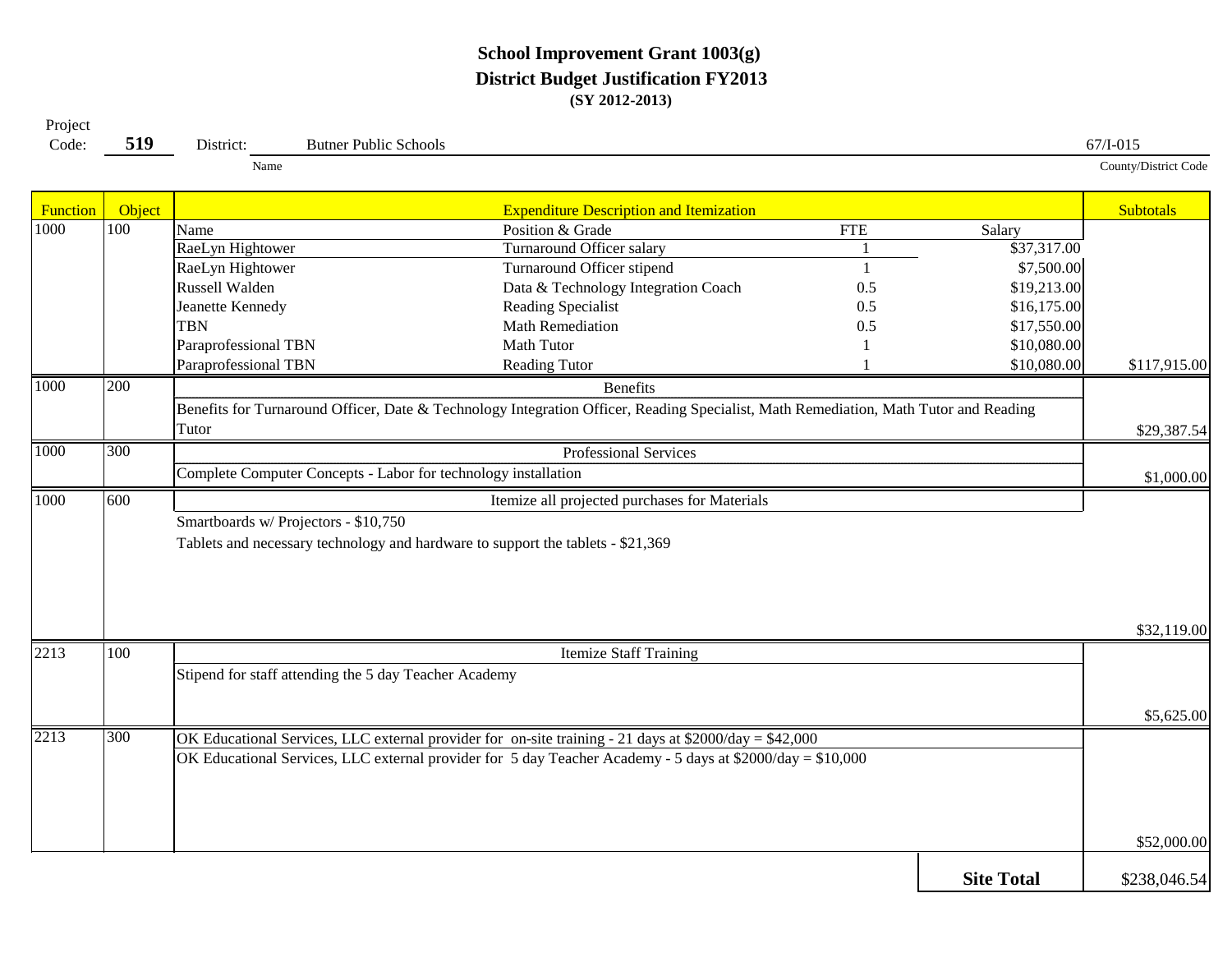#### **FY2014**

#### (SY 2013 - 2014)

**Title I Part A School Improvement Grant 1003(g) Total District (LEA) Summary Budget for all LEA Activities and Funds Requested for Priority Schools**

|     | Project Code: 519            |                    |                 | Total Requested \$304,411.75 |                                   | District:             |                              |                            | Butner Public Schools I-015 |                     | County: Seminole | 67   |
|-----|------------------------------|--------------------|-----------------|------------------------------|-----------------------------------|-----------------------|------------------------------|----------------------------|-----------------------------|---------------------|------------------|------|
|     |                              |                    |                 |                              |                                   |                       | Name                         |                            |                             | Code                | Name             | Code |
|     |                              | <b>Instruction</b> | Guidance        |                              | <b>Improvement of Instruction</b> | Parental              | Academic                     | Personnel                  |                             |                     | <b>Subtotals</b> |      |
|     | Function                     |                    | <b>Services</b> | Curriculum                   | 2210<br><b>Staff</b><br>Training  | Advisory<br>Committee | <b>Student</b><br>Assessment | (Staff)<br><b>Services</b> |                             |                     |                  |      |
|     | d include a c                | <b>1000</b>        | 2120            | Development<br>2212          | 2213                              | 2190                  | 2240                         | 2570                       |                             |                     |                  |      |
|     | 100 Salaries                 | \$196,353.00       |                 |                              | \$5,625.00                        |                       |                              |                            |                             |                     | \$201,978.00     |      |
| 200 | Benefits                     | \$49,027.75        |                 |                              | \$1,406.00                        |                       |                              |                            |                             |                     | \$50,433.75      |      |
| 300 | <b>Professional Services</b> |                    |                 |                              | \$52,000.00                       |                       |                              |                            |                             |                     | \$52,000.00      |      |
| 400 | <b>Property Services</b>     |                    |                 |                              |                                   |                       |                              |                            |                             |                     |                  |      |
| 500 | <b>Other Services</b>        |                    |                 |                              |                                   |                       |                              |                            |                             |                     |                  |      |
| 600 | <b>Materials</b>             |                    |                 |                              |                                   |                       |                              |                            |                             |                     |                  |      |
| 700 | Property                     |                    |                 |                              |                                   |                       |                              |                            |                             |                     |                  |      |
| 800 | Other Objects                |                    |                 |                              |                                   |                       |                              |                            |                             |                     |                  |      |
|     | <b>Subtotals</b>             | \$245,380.75       |                 |                              | \$59,031.00                       |                       |                              |                            |                             |                     | \$304,411.75     |      |
|     |                              |                    |                 |                              |                                   |                       |                              | Date: <u>Date:</u>         |                             | <b>TOTAL BUDGET</b> | \$304,411.75     |      |

**Special Notes:** Federal funds received must supplement and may not supplant state and local funds that, in the absence of federal funds, would be used to support these activities.

Reimbursement for obligations is subject to final approval of the budget. If the LEA expends funds on non-allowable program costs prior to budget approval, the LEA **is responsible for covering those costs from other funds.**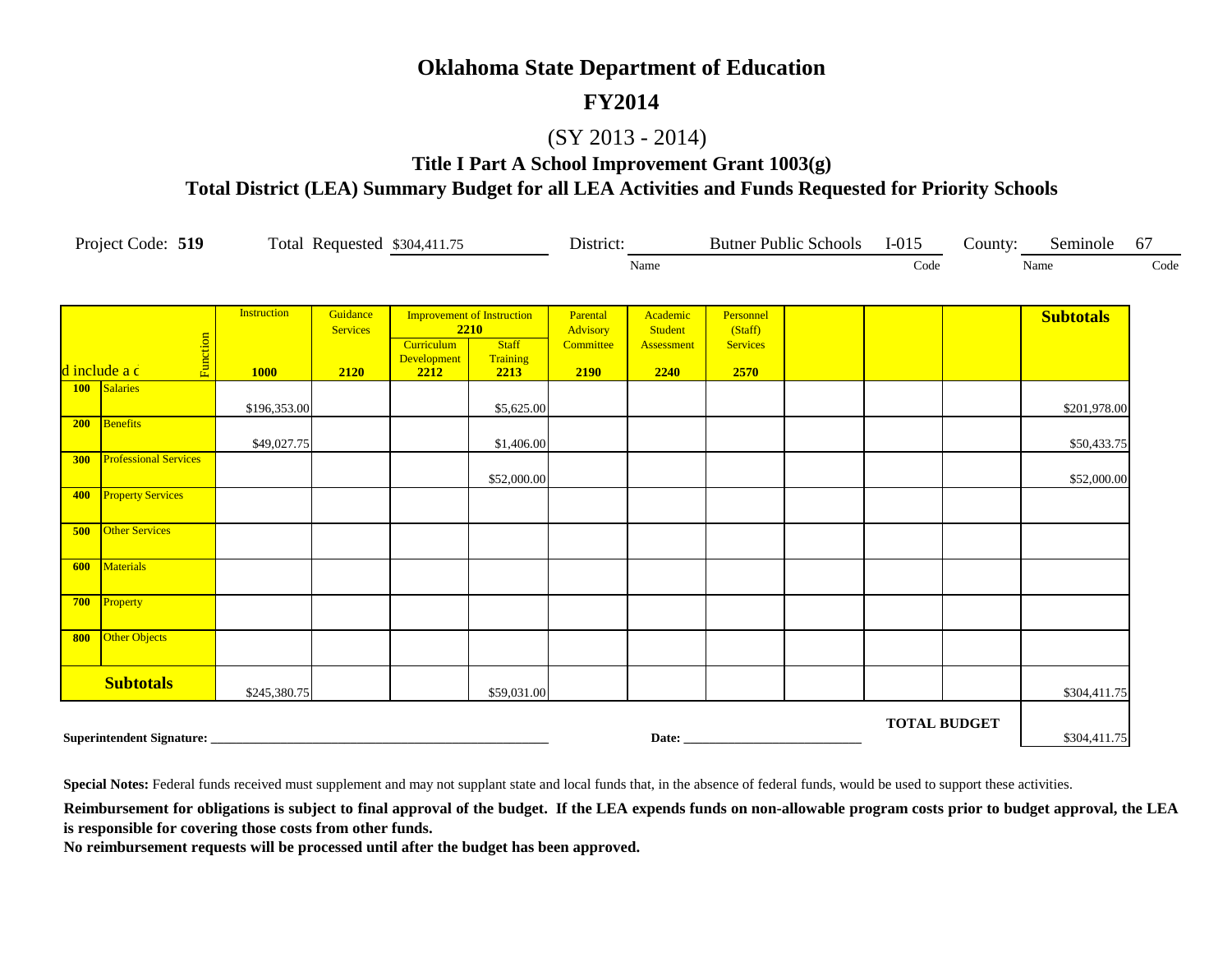#### **School Improvement Grant 1003(g) District (LEA) Budget Justification FY2014 (SY 2013-2014)**

Project

**519**

Code: **519** District Butner Public Schools 67 I-015

County/District Code

| Function | Object |                       | <b>Expenditure Description and Itemization</b>                                                                             |                   | <b>Subtotals</b> |
|----------|--------|-----------------------|----------------------------------------------------------------------------------------------------------------------------|-------------------|------------------|
| 1000     | 100    | Name                  | Position & Grade<br><b>FTE</b>                                                                                             | Salary            |                  |
|          |        | <b>Bus Driver TBN</b> | <b>Summer School Bus Driver</b>                                                                                            | \$700.00          |                  |
|          |        | <b>TBN</b>            | Merit Pay individual teachers                                                                                              | \$37,500.00       |                  |
|          |        | <b>TBN</b>            | Team merit pay                                                                                                             | \$30,000.00       |                  |
|          |        | <b>TBN</b>            | Principal merit pay                                                                                                        | \$1,500.00        |                  |
|          |        | <b>TBN</b>            | Extended day/extended year salaries                                                                                        | \$7,500.00        |                  |
|          |        |                       |                                                                                                                            |                   | \$77,200.00      |
| 1000     | 200    |                       | <b>Benefits</b>                                                                                                            |                   |                  |
|          |        |                       | Benefits for Bus driver, Merit pay individual, Team merit pay, Principal merit pay and Extended day/Extended year salaries |                   |                  |
|          |        |                       |                                                                                                                            |                   | \$19,300.00      |
| 1000     | 300    |                       | Professional Services                                                                                                      |                   |                  |
|          |        |                       |                                                                                                                            |                   |                  |
| 1000     | 600    |                       | Itemize all projected purchases for Materials                                                                              |                   |                  |
|          |        |                       |                                                                                                                            |                   |                  |
|          |        |                       |                                                                                                                            |                   |                  |
|          |        |                       |                                                                                                                            |                   |                  |
|          |        |                       |                                                                                                                            |                   |                  |
|          |        |                       |                                                                                                                            |                   |                  |
|          |        |                       |                                                                                                                            |                   |                  |
| 2213     | 100    |                       | <b>Itemize Staff Training</b>                                                                                              |                   |                  |
|          |        |                       |                                                                                                                            |                   |                  |
|          |        |                       |                                                                                                                            |                   |                  |
|          |        |                       |                                                                                                                            |                   |                  |
|          |        |                       | List any additional codes & explanations here                                                                              |                   |                  |
|          |        |                       |                                                                                                                            |                   |                  |
|          |        |                       |                                                                                                                            |                   |                  |
|          |        |                       |                                                                                                                            |                   |                  |
|          |        |                       |                                                                                                                            |                   |                  |
|          |        |                       |                                                                                                                            |                   |                  |
|          |        |                       |                                                                                                                            | <b>Site Total</b> | \$96,500.00      |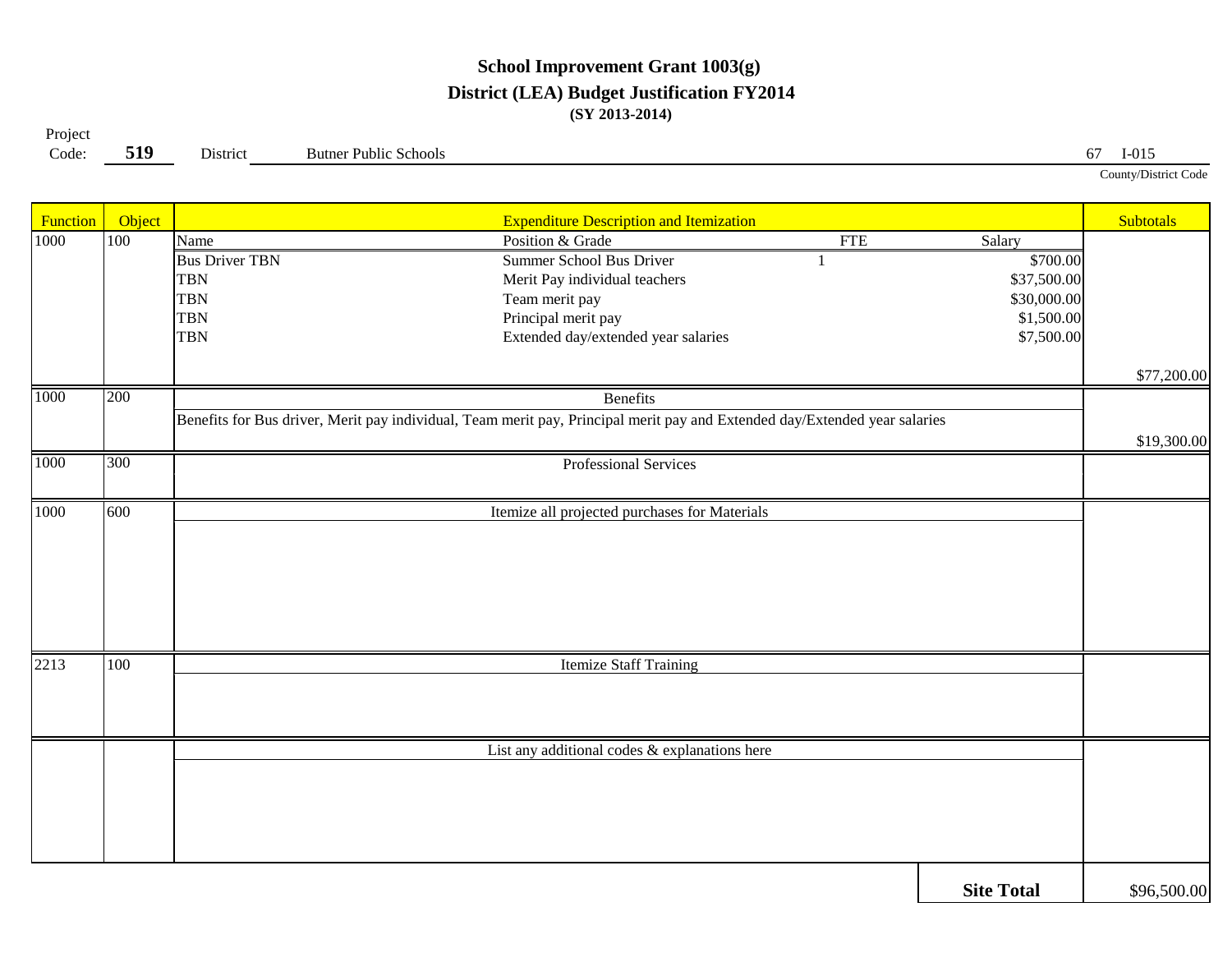#### **School Improvement Grant 1003(g) District (LEA) Budget Justification FY2014 (SY 2013-2014)**

**519**Project

Code: **519** District Butner Public Schools 67 I-015

County/District Code

| Function | Object |                                                                                                                                      | <b>Expenditure Description and Itemization</b>                                                                                                |            |                   | <b>Subtotals</b> |  |  |  |  |
|----------|--------|--------------------------------------------------------------------------------------------------------------------------------------|-----------------------------------------------------------------------------------------------------------------------------------------------|------------|-------------------|------------------|--|--|--|--|
| 1000     | 100    | Name                                                                                                                                 | Position & Grade                                                                                                                              | <b>FTE</b> | Salary            |                  |  |  |  |  |
|          |        | Raelyn Hightower                                                                                                                     | <b>Turnaround Officer</b>                                                                                                                     |            | \$37,730.00       |                  |  |  |  |  |
|          |        | Raelyn Hightower                                                                                                                     | <b>Turnaround Officer Stipend</b>                                                                                                             |            | \$7,500.00        |                  |  |  |  |  |
|          |        | Russell Walden                                                                                                                       | Data & Technology Integration Coach                                                                                                           | 0.5        | \$19,425.00       |                  |  |  |  |  |
|          |        | Jeanette Kennedy                                                                                                                     | Reading Specialist                                                                                                                            | 0.5        | \$16,363.00       |                  |  |  |  |  |
|          |        | <b>TBN</b>                                                                                                                           | <b>Math Remediation</b>                                                                                                                       | 0.5        | \$17,975.00       |                  |  |  |  |  |
|          |        | Paraprofessional TBN                                                                                                                 | <b>Math Tutor</b>                                                                                                                             |            | \$10,080.00       |                  |  |  |  |  |
|          |        | Paraprofessional TBN                                                                                                                 | <b>Reading Tutor</b>                                                                                                                          |            | \$10,080.00       | \$119,153.00     |  |  |  |  |
| 1000     | 200    |                                                                                                                                      | <b>Benefits</b>                                                                                                                               |            |                   |                  |  |  |  |  |
|          |        | Benefits Raelyn Hightower salary, RaeLyn Hightower stipend, Russell Walden, Jeanette Kennedy, Deanna Stanfield and paraprofessionals |                                                                                                                                               |            |                   |                  |  |  |  |  |
|          |        |                                                                                                                                      |                                                                                                                                               |            |                   | \$29,727.75      |  |  |  |  |
| 1000     | 300    |                                                                                                                                      | Professional Services                                                                                                                         |            |                   |                  |  |  |  |  |
|          |        |                                                                                                                                      |                                                                                                                                               |            |                   |                  |  |  |  |  |
| 1000     | 600    |                                                                                                                                      | Itemize all projected purchases for Materials                                                                                                 |            |                   |                  |  |  |  |  |
|          |        |                                                                                                                                      |                                                                                                                                               |            |                   |                  |  |  |  |  |
|          |        |                                                                                                                                      |                                                                                                                                               |            |                   |                  |  |  |  |  |
|          |        |                                                                                                                                      |                                                                                                                                               |            |                   |                  |  |  |  |  |
|          |        |                                                                                                                                      |                                                                                                                                               |            |                   |                  |  |  |  |  |
|          |        |                                                                                                                                      |                                                                                                                                               |            |                   |                  |  |  |  |  |
|          |        |                                                                                                                                      |                                                                                                                                               |            |                   |                  |  |  |  |  |
| 2213     | 100    |                                                                                                                                      | <b>Itemize Staff Training</b>                                                                                                                 |            |                   |                  |  |  |  |  |
|          |        | Stipend for staff attending a 5 day teacher academy                                                                                  |                                                                                                                                               |            |                   | \$5,625.00       |  |  |  |  |
|          |        |                                                                                                                                      |                                                                                                                                               |            |                   |                  |  |  |  |  |
|          |        |                                                                                                                                      |                                                                                                                                               |            |                   |                  |  |  |  |  |
|          |        |                                                                                                                                      | List any additional codes & explanations here                                                                                                 |            |                   |                  |  |  |  |  |
| 2213     | 300    |                                                                                                                                      | OK Educational Services, LLC external provider for on-site training days and other professional development services for 26 days @ \$2000/day |            |                   |                  |  |  |  |  |
|          |        | $$2000/day = $52,000$                                                                                                                |                                                                                                                                               |            |                   | \$52,000.00      |  |  |  |  |
| 2213     | 200    | Benefits for staff attending a 5 day teacher academy - \$1,406                                                                       |                                                                                                                                               |            |                   | \$1,406.00       |  |  |  |  |
|          |        |                                                                                                                                      |                                                                                                                                               |            |                   |                  |  |  |  |  |
|          |        |                                                                                                                                      |                                                                                                                                               |            |                   |                  |  |  |  |  |
|          |        |                                                                                                                                      |                                                                                                                                               |            |                   |                  |  |  |  |  |
|          |        |                                                                                                                                      |                                                                                                                                               |            | <b>Site Total</b> | \$207,911.75     |  |  |  |  |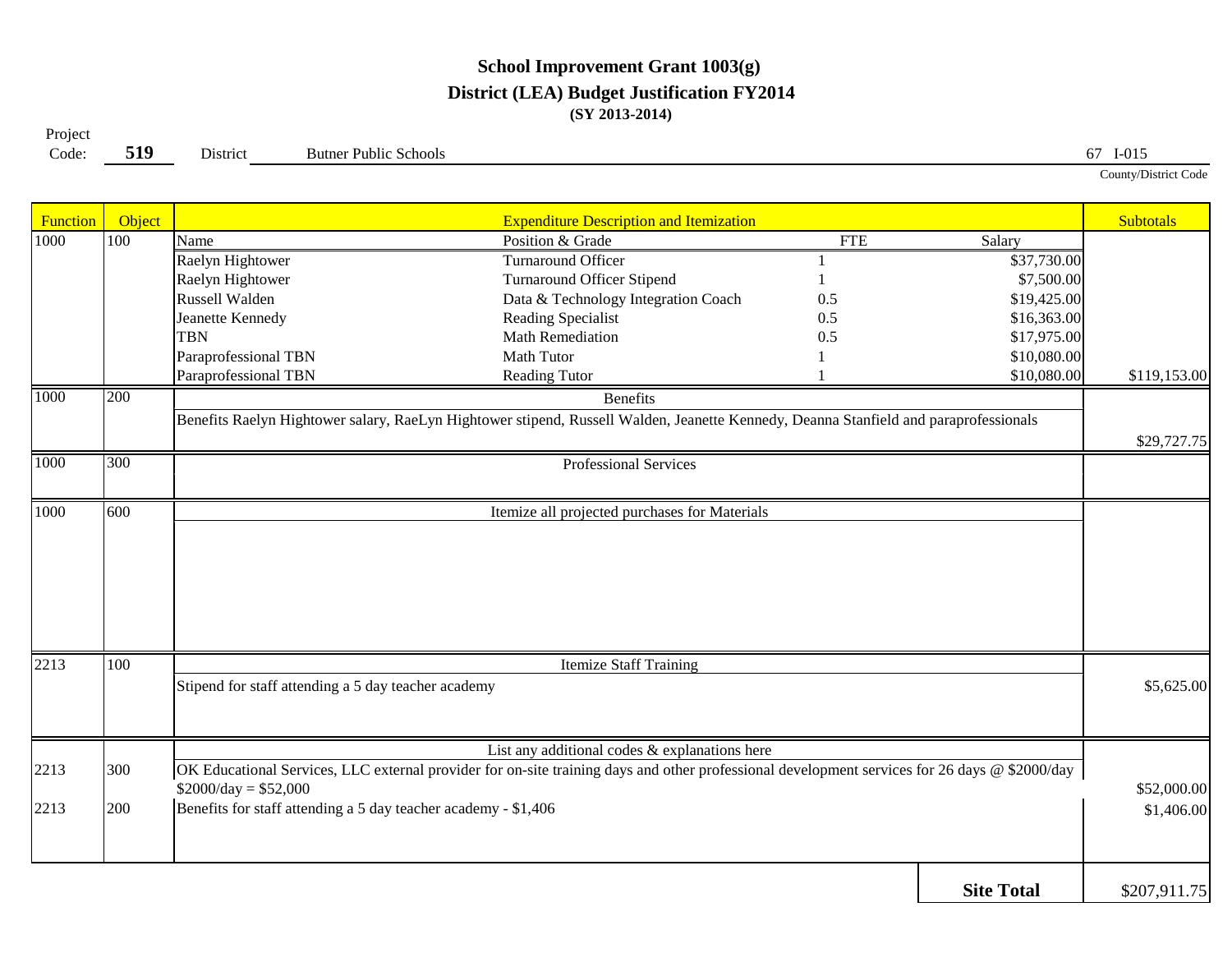#### **FY2015**

#### (SY 2014 - 2015)

**Title I Part A School Improvement Grant 1003(g)**

**Total District (LEA) Summary Budget for all LEA Activities and Funds Requested for Priority Schools**

|     | Project Code: 519            |                                   |                                     | Total Requested \$305,664.25             |                                                                               | District:                                 |                                           |                                                 | Butner Public Schools I-015 |                     | County: | Seminole 67      |      |
|-----|------------------------------|-----------------------------------|-------------------------------------|------------------------------------------|-------------------------------------------------------------------------------|-------------------------------------------|-------------------------------------------|-------------------------------------------------|-----------------------------|---------------------|---------|------------------|------|
|     |                              |                                   |                                     |                                          |                                                                               |                                           | Name                                      |                                                 |                             | Code                |         | Name             | Code |
|     | Function<br>d include a d    | <b>Instruction</b><br><b>1000</b> | Guidance<br><b>Services</b><br>2120 | <b>Curriculum</b><br>Development<br>2212 | <b>Improvement of Instruction</b><br>2210<br><b>Staff</b><br>Training<br>2213 | Parental<br>Advisory<br>Committee<br>2190 | Academic<br>Student<br>Assessment<br>2240 | Personnel<br>(Staff)<br><b>Services</b><br>2570 |                             |                     |         | <b>Subtotals</b> |      |
|     | 100 Salaries                 | \$197,405.50                      |                                     |                                          | \$5,625.00                                                                    |                                           |                                           |                                                 |                             |                     |         | \$203,030.50     |      |
| 200 | Benefits                     | \$49,227.75                       |                                     |                                          | \$1,406.00                                                                    |                                           |                                           |                                                 |                             |                     |         | \$50,633.75      |      |
| 300 | <b>Professional Services</b> |                                   |                                     |                                          | \$52,000.00                                                                   |                                           |                                           |                                                 |                             |                     |         | \$52,000.00      |      |
| 400 | <b>Property Services</b>     |                                   |                                     |                                          |                                                                               |                                           |                                           |                                                 |                             |                     |         |                  |      |
| 500 | <b>Other Services</b>        |                                   |                                     |                                          |                                                                               |                                           |                                           |                                                 |                             |                     |         |                  |      |
| 600 | Materials                    |                                   |                                     |                                          |                                                                               |                                           |                                           |                                                 |                             |                     |         |                  |      |
| 700 | Property                     |                                   |                                     |                                          |                                                                               |                                           |                                           |                                                 |                             |                     |         |                  |      |
| 800 | Other Objects                |                                   |                                     |                                          |                                                                               |                                           |                                           |                                                 |                             |                     |         |                  |      |
|     | <b>Subtotals</b>             | \$246,633.25                      |                                     |                                          | \$59,031.00                                                                   |                                           |                                           |                                                 |                             |                     |         | \$305,664.25     |      |
|     |                              |                                   |                                     |                                          |                                                                               |                                           |                                           | Date:                                           |                             | <b>TOTAL BUDGET</b> |         | \$305,664.25     |      |

**Special Notes:** Federal funds received must supplement and may not supplant state and local funds that, in the absence of federal funds, would be used to support these activities.

Reimbursement for obligations is subject to final approval of the budget. If the LEA expends funds on non-allowable program costs prior to budget approval, the LEA **is responsible for covering those costs from other funds.**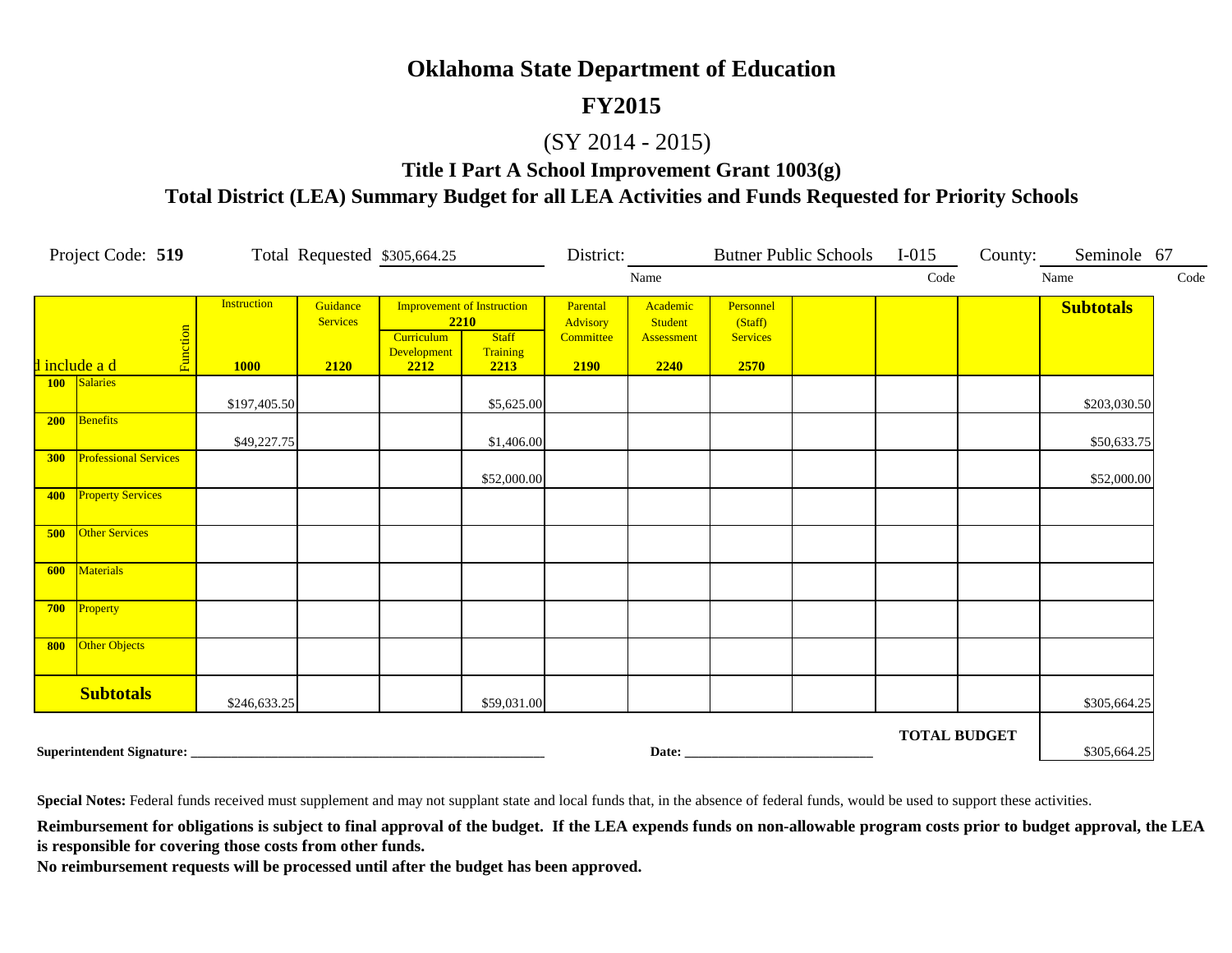## **School Improvement Grant 1003(g) District (LEA) Budget Justification Page FY2015 (SY 2014-2015)**

| Project |           |           |                              |                           |
|---------|-----------|-----------|------------------------------|---------------------------|
| Code:   | 510<br>ັ້ | District: | <b>Butner Public Schools</b> | $I-015$<br>$\sigma/$      |
|         |           |           |                              | County/District C<br>code |

| Function | Object |                       | <b>Expenditure Description and Itemization</b>                                                                             |            |                   | Subtotals   |
|----------|--------|-----------------------|----------------------------------------------------------------------------------------------------------------------------|------------|-------------------|-------------|
| 1000     | 100    | Name                  | Position & Grade                                                                                                           | <b>FTE</b> | Salary            |             |
|          |        | <b>Bus Driver TBN</b> | <b>Summer School Bus Driver</b>                                                                                            |            | \$700.00          |             |
|          |        | <b>TBN</b>            | Merit pay individual teachers                                                                                              |            | \$37,500.00       |             |
|          |        | <b>TBN</b>            | Team merit pay                                                                                                             |            | \$30,000.00       |             |
|          |        | <b>TBN</b>            | Principal merit pay                                                                                                        |            | \$1,500.00        |             |
|          |        | <b>TBN</b>            | Extended day/Extended year salaries                                                                                        |            | \$7,500.00        |             |
|          |        |                       |                                                                                                                            |            |                   |             |
|          |        |                       |                                                                                                                            |            |                   | \$77,200.00 |
| 1000     | 200    |                       | <b>Benefits</b>                                                                                                            |            |                   |             |
|          |        |                       | Benefits for Bus driver, Individual merit pay, Team merit pay, Principal merit pay and Extended day/Extended year salaries |            |                   |             |
|          |        |                       |                                                                                                                            |            |                   | \$19,300.00 |
| 1000     | 300    |                       | Professional Services                                                                                                      |            |                   |             |
|          |        |                       |                                                                                                                            |            |                   |             |
| 1000     | 600    |                       | Itemize all projected purchases for Materials                                                                              |            |                   |             |
|          |        |                       |                                                                                                                            |            |                   |             |
|          |        |                       |                                                                                                                            |            |                   |             |
|          |        |                       |                                                                                                                            |            |                   |             |
|          |        |                       |                                                                                                                            |            |                   |             |
|          |        |                       |                                                                                                                            |            |                   |             |
|          |        |                       |                                                                                                                            |            |                   |             |
| 2213     | 100    |                       | <b>Itemize Staff Training</b>                                                                                              |            |                   |             |
|          |        |                       |                                                                                                                            |            |                   |             |
|          |        |                       |                                                                                                                            |            |                   |             |
|          |        |                       |                                                                                                                            |            |                   |             |
|          |        |                       | List any additional codes & explanations here                                                                              |            |                   |             |
|          |        |                       |                                                                                                                            |            |                   |             |
|          |        |                       |                                                                                                                            |            |                   |             |
|          |        |                       |                                                                                                                            |            |                   |             |
|          |        |                       |                                                                                                                            |            |                   |             |
|          |        |                       |                                                                                                                            |            |                   |             |
|          |        |                       |                                                                                                                            |            |                   |             |
|          |        |                       |                                                                                                                            |            | <b>Site Total</b> | \$96,500.00 |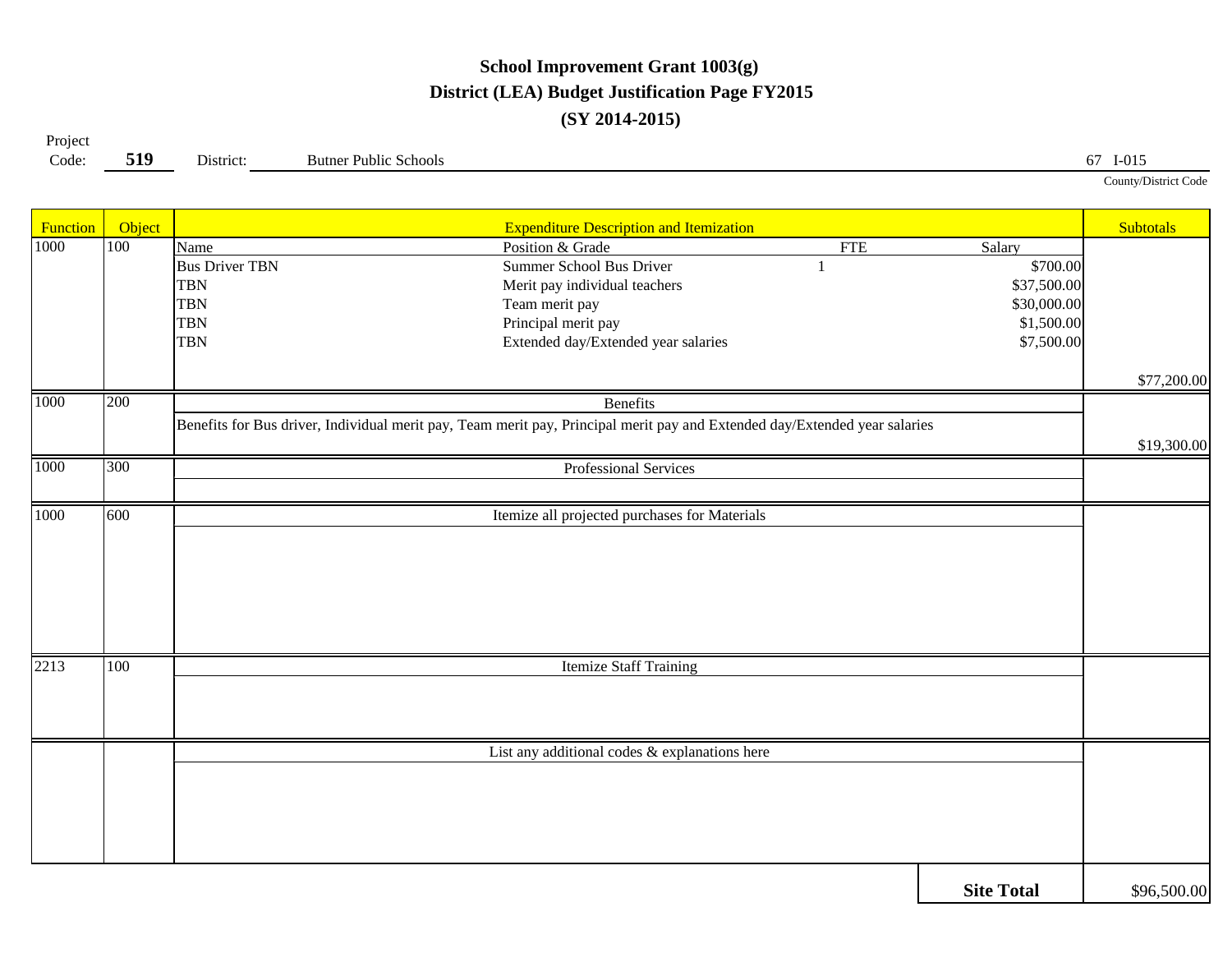## **School Improvement Grant 1003(g) District (LEA) Budget Justification Page FY2015 (SY 2014-2015)**

**519**Code: **519** District: Butner Public Schools 67 I-015 Project County/District Code

| Function | Object |                                                                            | <b>Expenditure Description and Itemization</b>                                                                                      |            |                   | <b>Subtotals</b> |
|----------|--------|----------------------------------------------------------------------------|-------------------------------------------------------------------------------------------------------------------------------------|------------|-------------------|------------------|
| 1000     | 100    | Name                                                                       | Position & Grade                                                                                                                    | <b>FTE</b> | Salary            |                  |
|          |        | Raelyn Hightower                                                           | Turnaround Officer                                                                                                                  |            | \$38,170.00       |                  |
|          |        | Raelyn Hightower                                                           | Turnaround Officer stipend                                                                                                          |            | \$7,500.00        |                  |
|          |        | Russell Walden                                                             | Data & Technology Integration coach                                                                                                 | 0.5        | \$19,638.00       |                  |
|          |        | Jeanette Kennedy                                                           | Reading Specialist                                                                                                                  | 0.5        | \$16,550.00       |                  |
|          |        | <b>TBN</b>                                                                 | Math Remediation                                                                                                                    | 0.5        | \$18,187.50       |                  |
|          |        | Paraprofessional TBN                                                       | <b>Math Tutor</b>                                                                                                                   |            | \$10,080.00       |                  |
|          |        | Paraprofessional TBN                                                       | Reading Tutor                                                                                                                       |            | \$10,080.00       | \$120,205.50     |
| 1000     | 200    |                                                                            | <b>Benefits</b>                                                                                                                     |            |                   |                  |
|          |        |                                                                            | Benefits for Raelyn Hightower, Raelyn Hightower stipend, Russell Walden, Jeanette Kennedy, Deanna Stanfield and Paraprofessionals   |            |                   |                  |
|          |        |                                                                            |                                                                                                                                     |            |                   | \$29,927.75      |
| 1000     | 300    |                                                                            | Professional Services                                                                                                               |            |                   |                  |
|          |        |                                                                            |                                                                                                                                     |            |                   |                  |
| 1000     | 600    |                                                                            | Itemize all projected purchases for Materials                                                                                       |            |                   |                  |
|          |        |                                                                            |                                                                                                                                     |            |                   |                  |
|          |        |                                                                            |                                                                                                                                     |            |                   |                  |
|          |        |                                                                            |                                                                                                                                     |            |                   |                  |
|          |        |                                                                            |                                                                                                                                     |            |                   |                  |
|          |        |                                                                            |                                                                                                                                     |            |                   |                  |
|          |        |                                                                            |                                                                                                                                     |            |                   |                  |
| 2213     | 100    |                                                                            | <b>Itemize Staff Training</b>                                                                                                       |            |                   |                  |
|          |        | Stipend for staff attending a 5 day teacher academy                        |                                                                                                                                     |            |                   | \$5,625.00       |
|          |        |                                                                            |                                                                                                                                     |            |                   |                  |
|          |        |                                                                            |                                                                                                                                     |            |                   |                  |
|          |        |                                                                            | List any additional codes & explanations here                                                                                       |            |                   |                  |
| 2213     | 200    | Benefits for stipend for staff attending a 5 day teacher academy - \$1,406 |                                                                                                                                     |            |                   | \$1,406.00       |
| 2213     | 300    |                                                                            | OK Educational Services, LLC external provider for on-site training days and other professional development services for 26 days at |            |                   |                  |
|          |        | \$2000/day - \$52,000                                                      |                                                                                                                                     |            |                   | \$52,000.00      |
|          |        |                                                                            |                                                                                                                                     |            |                   |                  |
|          |        |                                                                            |                                                                                                                                     |            |                   |                  |
|          |        |                                                                            |                                                                                                                                     |            |                   |                  |
|          |        |                                                                            |                                                                                                                                     |            | <b>Site Total</b> | \$209,164.25     |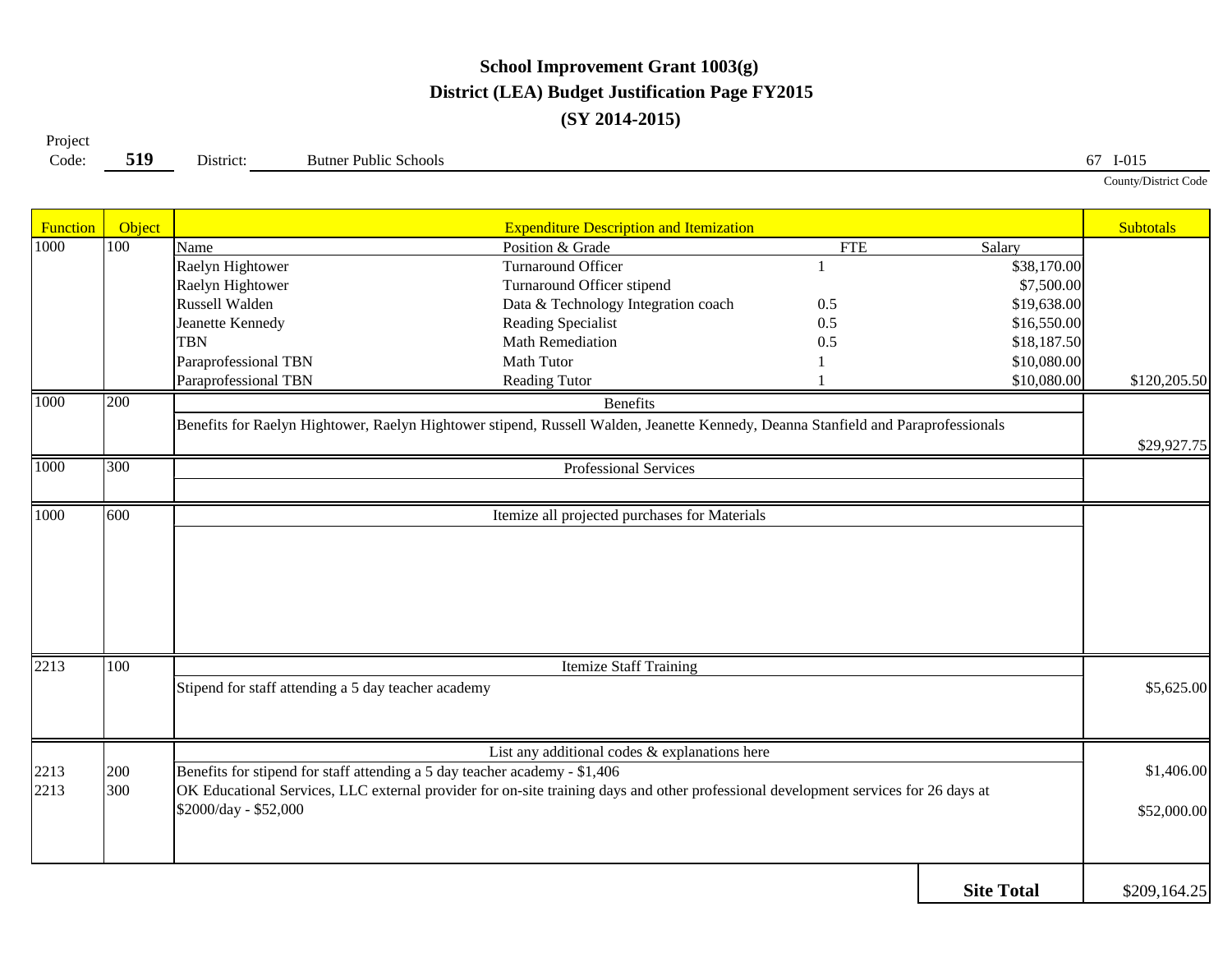## **FY2013**

#### (SY 2012-2013)

## **Title I Part A School Improvement Grant 1003(g) School Summary Budget**

|     | Project Code: 519 FY2013 Requested \$340,393.14 |                                   |                                     |                                          |                                                                               |                                           | District:                                        |                                                 | Butner Public Schools I-015 |                     | County: Seminole | 67   |
|-----|-------------------------------------------------|-----------------------------------|-------------------------------------|------------------------------------------|-------------------------------------------------------------------------------|-------------------------------------------|--------------------------------------------------|-------------------------------------------------|-----------------------------|---------------------|------------------|------|
|     |                                                 |                                   |                                     |                                          |                                                                               |                                           | Name                                             |                                                 |                             | Code                | Name             | Code |
|     | Function<br>d include a d                       | <b>Instruction</b><br><b>1000</b> | Guidance<br><b>Services</b><br>2120 | <b>Curriculum</b><br>Development<br>2212 | <b>Improvement of Instruction</b><br>2210<br><b>Staff</b><br>Training<br>2213 | Parental<br>Advisory<br>Committee<br>2190 | Academic<br><b>Student</b><br>Assessment<br>2240 | Personnel<br>(Staff)<br><b>Services</b><br>2570 |                             |                     | <b>Subtotals</b> |      |
|     | 100 Salaries                                    | \$195,115.00                      |                                     |                                          | \$5,625.00                                                                    |                                           |                                                  |                                                 |                             |                     | \$200,740.00     |      |
| 200 | Benefits                                        | \$48,512.54                       |                                     |                                          | \$1,406.00                                                                    |                                           |                                                  |                                                 |                             |                     | \$49,918.54      |      |
| 300 | <b>Professional Services</b>                    | \$1,000.00                        |                                     |                                          | \$52,000.00                                                                   |                                           |                                                  |                                                 |                             |                     | \$53,000.00      |      |
| 400 | <b>Property Services</b>                        |                                   |                                     |                                          |                                                                               |                                           |                                                  |                                                 |                             |                     |                  |      |
| 500 | <b>Other Services</b>                           |                                   |                                     |                                          |                                                                               |                                           |                                                  |                                                 |                             |                     |                  |      |
| 600 | Materials                                       | \$36,209.60                       |                                     |                                          | \$525.00                                                                      |                                           |                                                  |                                                 |                             |                     | \$36,734.60      |      |
| 700 | Property                                        |                                   |                                     |                                          |                                                                               |                                           |                                                  |                                                 |                             |                     |                  |      |
| 800 | Other Objects                                   |                                   |                                     |                                          |                                                                               |                                           |                                                  |                                                 |                             |                     |                  |      |
|     | <b>Subtotals</b>                                | \$280,837.14                      |                                     |                                          | \$59,556.00                                                                   |                                           |                                                  |                                                 |                             |                     | \$340,393.14     |      |
|     | Superintendent Signature:                       |                                   |                                     |                                          |                                                                               |                                           |                                                  |                                                 |                             | <b>TOTAL BUDGET</b> | \$340,393.14     |      |

**Special Notes:** Federal funds received must supplement and may not supplant state and local funds that, in the absence of federal funds, would be used to support these activities.

Reimbursement for obligations is subject to final approval of the budget. If the LEA expends funds on non-allowable program costs prior to budget approval, the LEA **is responsible for covering those costs from other funds.**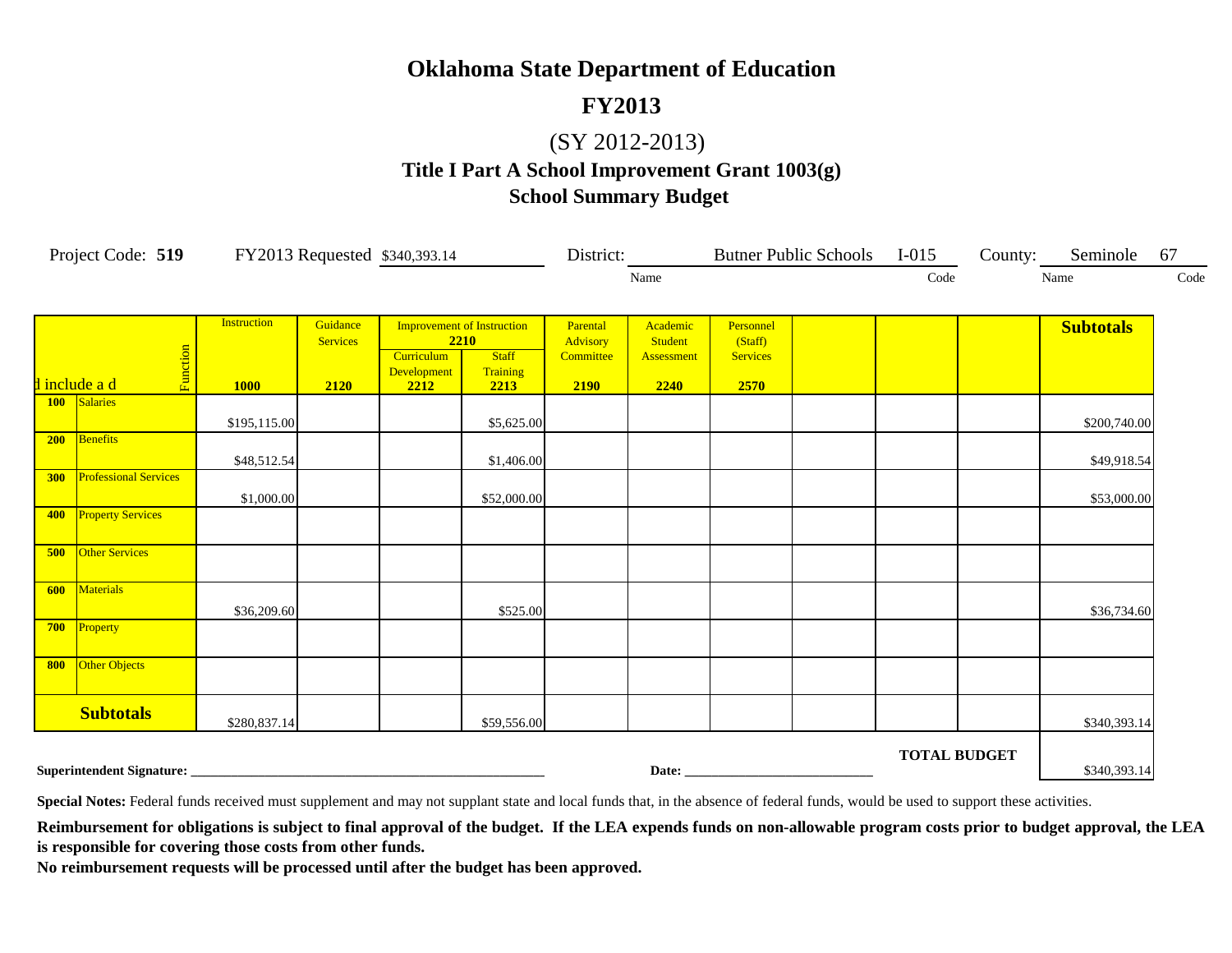#### **School Improvement Grant 1003(g) School Budget Justification FY2013 (SY 2012-2013)**

| Project<br>Code: | 519              | District:           | <b>Butner Public Schools</b>                                                                                   |                   | $I-015$<br>67        |
|------------------|------------------|---------------------|----------------------------------------------------------------------------------------------------------------|-------------------|----------------------|
|                  |                  | Name                |                                                                                                                |                   | County/District Code |
| Function         | Object           |                     | <b>Expenditure Description and Itemization</b>                                                                 |                   | <b>Subtotals</b>     |
| 1000             | $\overline{100}$ | Name                | Position & Grade<br><b>FTE</b>                                                                                 | Salary            |                      |
|                  |                  | <b>TBN</b>          | Merit pay individual teachers                                                                                  | \$37,500.00       |                      |
|                  |                  | <b>TBN</b>          | Team merit pay                                                                                                 | \$30,000.00       |                      |
|                  |                  | <b>TBN</b>          | Principal merit pay                                                                                            | \$1,500.00        |                      |
|                  |                  | <b>TBN</b>          | Extended day/Extended year salaries                                                                            | \$7,500.00        |                      |
|                  |                  | <b>TBN</b>          | Summer School Bus Driver                                                                                       | \$700.00          |                      |
|                  |                  |                     |                                                                                                                |                   | \$77,200.00          |
| 1000             | 200              |                     | <b>Benefits</b>                                                                                                |                   |                      |
|                  |                  |                     | Benefits for Merit pay individual, Team merit pay, Principal merit pay and Extended day/Extended year salaries |                   |                      |
|                  |                  |                     |                                                                                                                |                   | \$19,125.00          |
| 1000             | 300              |                     | <b>Professional Services</b>                                                                                   |                   |                      |
|                  |                  |                     |                                                                                                                |                   |                      |
| 1000             | 600              |                     | Itemize all projected purchases for Materials                                                                  |                   |                      |
|                  |                  | <b>Study Island</b> |                                                                                                                |                   | \$4,090.60           |
|                  |                  |                     |                                                                                                                |                   |                      |
|                  |                  |                     |                                                                                                                |                   |                      |
|                  |                  |                     |                                                                                                                |                   |                      |
|                  |                  |                     |                                                                                                                |                   |                      |
|                  |                  |                     |                                                                                                                |                   |                      |
| 2213             | 100              |                     | <b>Itemize Staff Training</b>                                                                                  |                   |                      |
|                  |                  |                     |                                                                                                                |                   |                      |
|                  |                  |                     |                                                                                                                |                   |                      |
|                  |                  |                     | List any additional codes & explanations here                                                                  |                   |                      |
| 2213             | 600              |                     | OK Educational Services, LLC books for 5 day Teacher Academy                                                   |                   | \$525.00             |
|                  |                  |                     |                                                                                                                |                   |                      |
| 2213             | 200              |                     | Benefits for staff attending the 5 day Teacher Academy                                                         |                   | \$1,406.00           |
|                  |                  |                     |                                                                                                                |                   |                      |
|                  |                  |                     |                                                                                                                |                   |                      |
|                  |                  |                     |                                                                                                                | <b>Site Total</b> | \$102,346.60         |
|                  |                  |                     |                                                                                                                |                   |                      |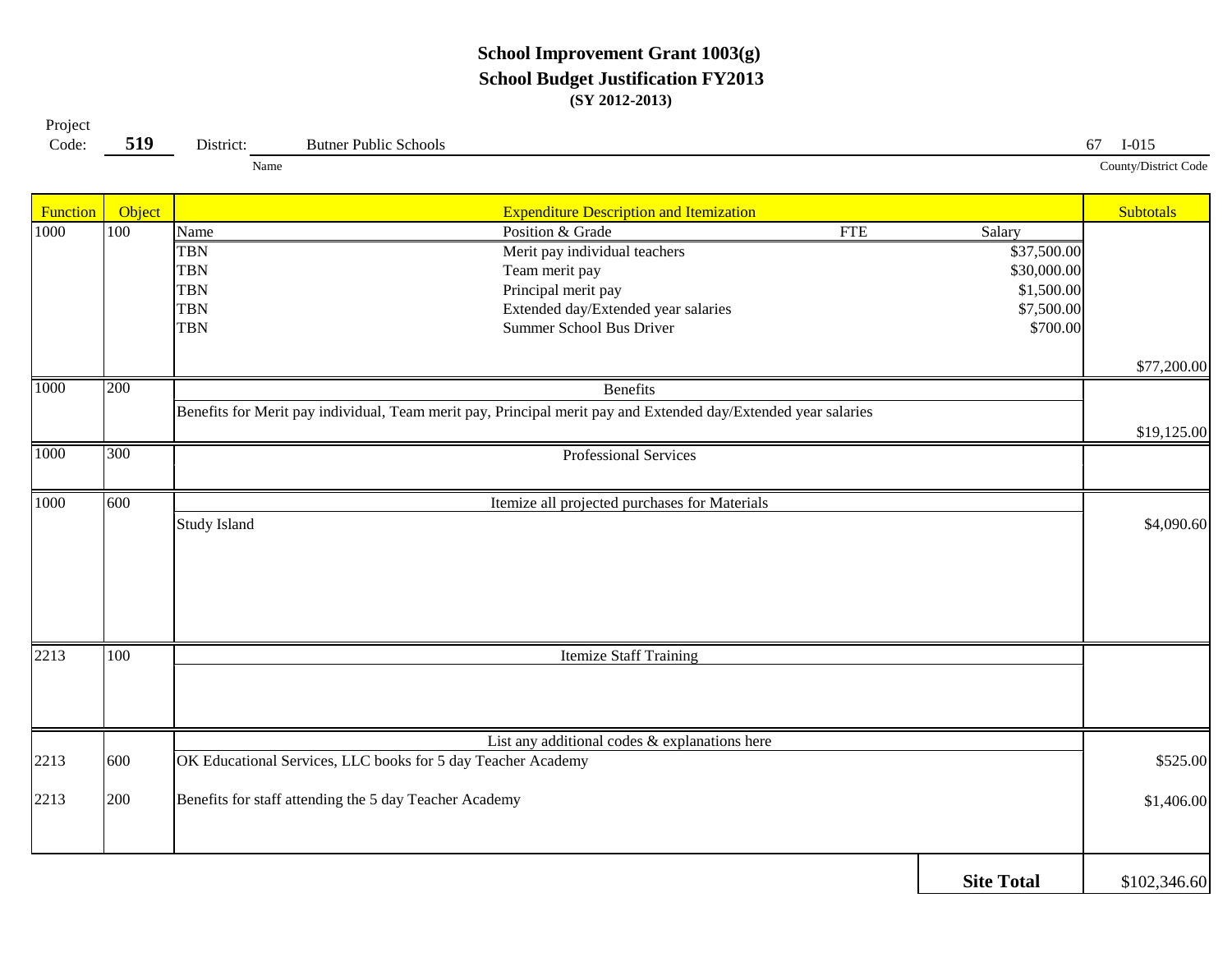#### **School Improvement Grant 1003(g) School Budget Justification FY2013 (SY 2012-2013)**

Project Code:

**519**

**9** District: Butner Public Schools 67 I-015

Name

County/District Code

| Function | Object |                                                       | <b>Expenditure Description and Itemization</b>                                                                                    |            |                   | <b>Subtotals</b> |  |  |  |  |
|----------|--------|-------------------------------------------------------|-----------------------------------------------------------------------------------------------------------------------------------|------------|-------------------|------------------|--|--|--|--|
| 1000     | 100    | Name                                                  | Position & Grade                                                                                                                  | <b>FTE</b> | Salary            |                  |  |  |  |  |
|          |        | RaeLyn Hightower                                      | Turnaround Officer salary                                                                                                         |            | \$37,317.00       |                  |  |  |  |  |
|          |        | RaeLyn Hightower                                      | Turnaround Officer stipend                                                                                                        |            | \$7,500.00        |                  |  |  |  |  |
|          |        | Russell Walden                                        | Data & Technology Integration Coach                                                                                               | 0.5        | \$19,213.00       |                  |  |  |  |  |
|          |        | Jeanette Kennedy                                      | Reading Specialist                                                                                                                | 0.5        | \$16,175.00       |                  |  |  |  |  |
|          |        | <b>TBN</b>                                            | Math Remediation                                                                                                                  | 0.5        | \$17,550.00       |                  |  |  |  |  |
|          |        | Paraprofessional TBN                                  | <b>Reading Tutor</b>                                                                                                              |            | \$10,080.00       |                  |  |  |  |  |
|          |        | Paraprofessional TBN                                  | Math Tutor                                                                                                                        |            | \$10,080.00       | \$117,915.00     |  |  |  |  |
| 1000     | 200    |                                                       | <b>Benefits</b>                                                                                                                   |            |                   |                  |  |  |  |  |
|          |        |                                                       | Benefits for Turnaround Officer, Date & Technology Integration Officer, Reading Specialist, Math Remediation, Math Tutor, Reading |            |                   |                  |  |  |  |  |
|          |        | Tutor and Summer School Bus Driver                    |                                                                                                                                   |            |                   | \$29,387.54      |  |  |  |  |
| 1000     | 300    |                                                       | <b>Professional Services</b>                                                                                                      |            |                   |                  |  |  |  |  |
|          |        |                                                       | Complete Computer Concepts - Labor for technology installation                                                                    |            |                   |                  |  |  |  |  |
| 1000     | 600    |                                                       | Itemize all projected purchases for Materials                                                                                     |            |                   |                  |  |  |  |  |
|          |        | Smartboards w/ Projectors - \$10,750                  |                                                                                                                                   |            |                   |                  |  |  |  |  |
|          |        |                                                       | Tablets and necessary technology and hardware to to support the tablets - \$21,369                                                |            |                   |                  |  |  |  |  |
|          |        |                                                       |                                                                                                                                   |            |                   |                  |  |  |  |  |
|          |        |                                                       |                                                                                                                                   |            |                   |                  |  |  |  |  |
|          |        |                                                       |                                                                                                                                   |            |                   |                  |  |  |  |  |
|          |        |                                                       |                                                                                                                                   |            |                   | \$32,119.00      |  |  |  |  |
| 2213     | 100    |                                                       | <b>Itemize Staff Training</b>                                                                                                     |            |                   |                  |  |  |  |  |
|          |        | Stipend for staff attending the 5 day Teacher Academy |                                                                                                                                   |            |                   |                  |  |  |  |  |
|          |        |                                                       |                                                                                                                                   |            |                   |                  |  |  |  |  |
|          |        |                                                       |                                                                                                                                   |            |                   | \$5,625.00       |  |  |  |  |
| 1000     | 300    |                                                       | List any additional codes & explanations here                                                                                     |            |                   |                  |  |  |  |  |
|          |        |                                                       | OK Educational Services, LLC external provider for on-site training - 21 days at \$2000/day = \$42,000.00                         |            |                   |                  |  |  |  |  |
|          |        |                                                       | OK Educational Services, LLC external provider for 5 day Teacher Academy - 5 days at \$2000/day = \$10,000.00                     |            |                   |                  |  |  |  |  |
|          |        |                                                       |                                                                                                                                   |            |                   |                  |  |  |  |  |
|          |        |                                                       |                                                                                                                                   |            |                   |                  |  |  |  |  |
|          |        |                                                       |                                                                                                                                   |            |                   | \$52,000.00      |  |  |  |  |
|          |        |                                                       |                                                                                                                                   |            | <b>Site Total</b> | \$238,046.54     |  |  |  |  |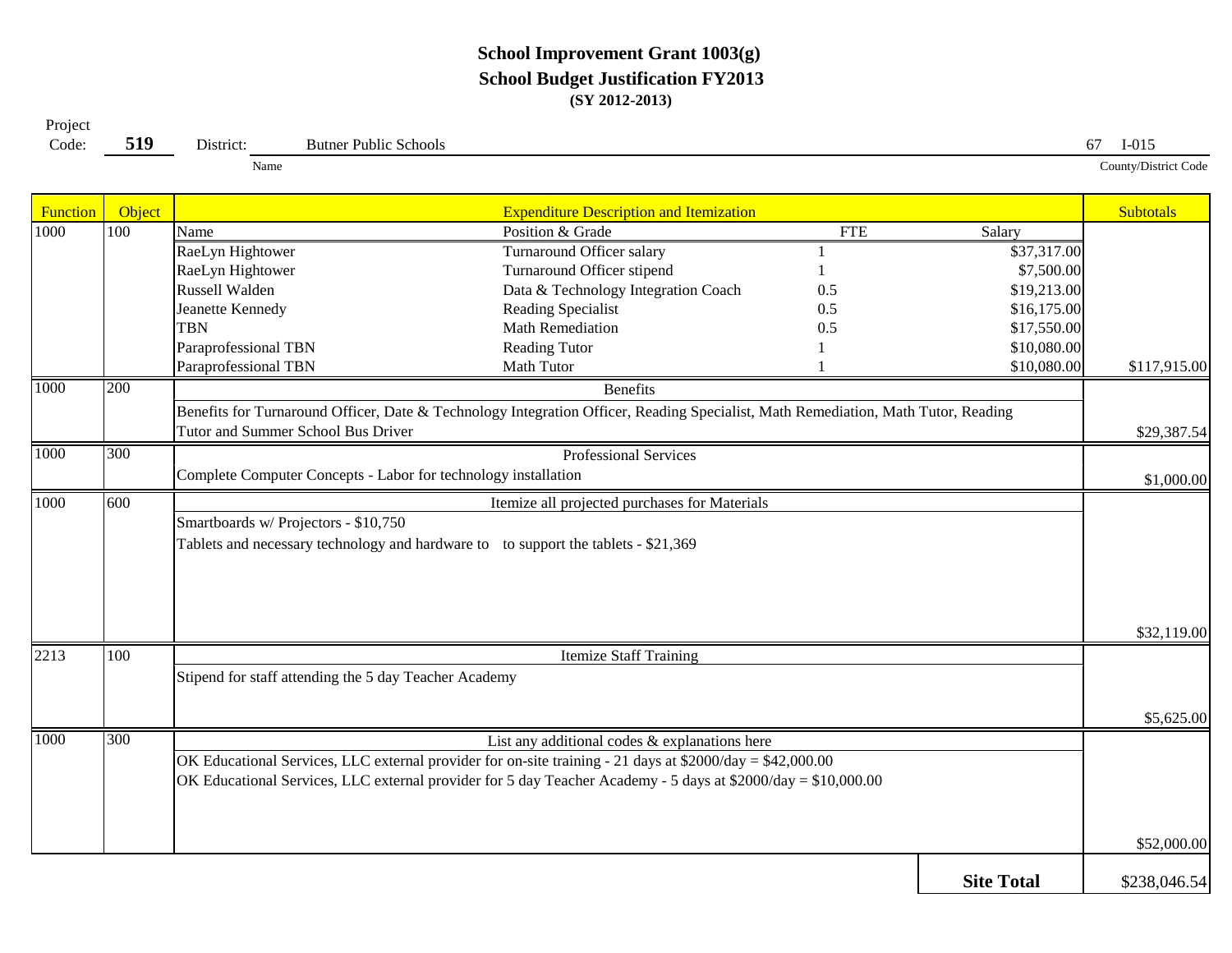## **FY2014**

#### (SY 2013-2014)

# **Title I Part A School Improvement Grant 1003(g)**

#### **School Summary Budget**

|     | Project Code: 519 FY2014 Requested \$304,411.75 |                    |                 |                     |                                   | District: |                   |                 | Butner Public Schools I-015 |                     | County: | Seminole 67      |      |
|-----|-------------------------------------------------|--------------------|-----------------|---------------------|-----------------------------------|-----------|-------------------|-----------------|-----------------------------|---------------------|---------|------------------|------|
|     |                                                 |                    |                 |                     |                                   |           | Name              |                 |                             | Code                |         | Name             | Code |
|     |                                                 | <b>Instruction</b> | Guidance        |                     | <b>Improvement of Instruction</b> | Parental  | Academic          | Personnel       |                             |                     |         | <b>Subtotals</b> |      |
|     |                                                 |                    | <b>Services</b> |                     | 2210                              | Advisory  | Student           | (Staff)         |                             |                     |         |                  |      |
|     |                                                 |                    |                 | Curriculum          | <b>Staff</b>                      | Committee | <b>Assessment</b> | <b>Services</b> |                             |                     |         |                  |      |
|     | Function<br>Object                              | <b>1000</b>        | 2120            | Development<br>2212 | Training<br>2213                  | 2190      | 2240              | 2570            |                             |                     |         |                  |      |
|     | 100 Salaries                                    |                    |                 |                     |                                   |           |                   |                 |                             |                     |         |                  |      |
|     |                                                 | \$196,353.00       |                 |                     | \$5,625.00                        |           |                   |                 |                             |                     |         | \$201,978.00     |      |
| 200 | Benefits                                        | \$49,027.75        |                 |                     | \$1,406.00                        |           |                   |                 |                             |                     |         | \$50,433.75      |      |
| 300 | <b>Professional Services</b>                    |                    |                 |                     | \$52,000.00                       |           |                   |                 |                             |                     |         | \$52,000.00      |      |
| 400 | <b>Property Services</b>                        |                    |                 |                     |                                   |           |                   |                 |                             |                     |         |                  |      |
| 500 | <b>Other Services</b>                           |                    |                 |                     |                                   |           |                   |                 |                             |                     |         |                  |      |
| 600 | <b>Materials</b>                                |                    |                 |                     |                                   |           |                   |                 |                             |                     |         |                  |      |
| 700 | Property                                        |                    |                 |                     |                                   |           |                   |                 |                             |                     |         |                  |      |
| 800 | Other Objects                                   |                    |                 |                     |                                   |           |                   |                 |                             |                     |         |                  |      |
|     | <b>Subtotals</b>                                | \$245,380.75       |                 |                     | \$59,031.00                       |           |                   |                 |                             |                     |         | \$304,411.75     |      |
|     |                                                 |                    |                 |                     |                                   |           |                   |                 |                             | <b>TOTAL BUDGET</b> |         | \$304,411.75     |      |

Special Notes: Federal funds received must supplement and may not supplant state and local funds that, in the absence of federal funds, would be used to support these activities.

Reimbursement for obligations is subject to final approval of the budget. If the LEA expends funds on non-allowable program costs prior to budget approval, the **LEA is responsible for covering those costs from other funds.**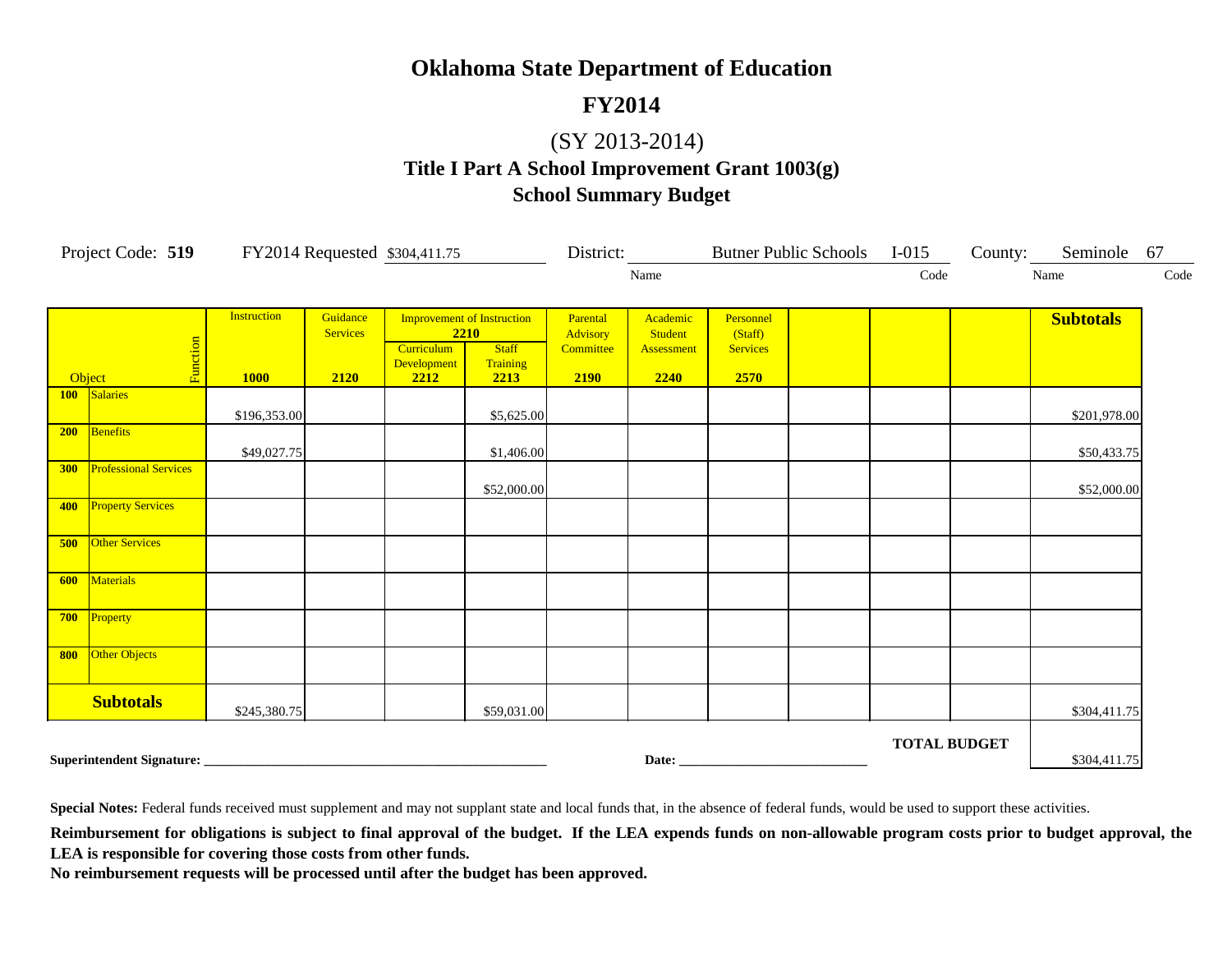#### **School Improvement Grant 1003(g) School Budget Justification FY2014 (SY 2013-2014)**

Project

**519**

Code: **519** District Butner Public Schools 67 I-015

| Function | Object |                       | <b>Expenditure Description and Itemization</b>                                                                             |            |                   | <b>Subtotals</b> |
|----------|--------|-----------------------|----------------------------------------------------------------------------------------------------------------------------|------------|-------------------|------------------|
| 1000     | 100    | Name                  | Position & Grade                                                                                                           | <b>FTE</b> | Salary            |                  |
|          |        | <b>Bus Driver TBN</b> | Summer School Bus Driver                                                                                                   |            | \$700.00          |                  |
|          |        | <b>TBN</b>            | Merit Pay individual teachers                                                                                              |            | \$37,500.00       |                  |
|          |        | <b>TBN</b>            | Team merit pay                                                                                                             |            | \$30,000.00       |                  |
|          |        | <b>TBN</b>            | Principal merit pay                                                                                                        |            | \$1,500.00        |                  |
|          |        | <b>TBN</b>            | Extended day/extended year salaries                                                                                        |            | \$7,500.00        |                  |
|          |        |                       |                                                                                                                            |            |                   | \$77,200.00      |
| 1000     | 200    |                       | <b>Benefits</b>                                                                                                            |            |                   |                  |
|          |        |                       | Benefits for Bus driver, Merit pay individual, Team merit pay, Principal merit pay and Extended day/Extended year salaries |            |                   |                  |
|          |        |                       |                                                                                                                            |            |                   | \$19,300.00      |
| 1000     | 300    |                       | Professional Services                                                                                                      |            |                   |                  |
|          |        |                       |                                                                                                                            |            |                   |                  |
| 1000     | 600    |                       | Itemize all projected purchases for Materials                                                                              |            |                   |                  |
|          |        |                       |                                                                                                                            |            |                   |                  |
|          |        |                       |                                                                                                                            |            |                   |                  |
|          |        |                       |                                                                                                                            |            |                   |                  |
|          |        |                       |                                                                                                                            |            |                   |                  |
|          |        |                       |                                                                                                                            |            |                   |                  |
| 2213     | 100    |                       |                                                                                                                            |            |                   |                  |
|          |        |                       | <b>Itemize Staff Training</b>                                                                                              |            |                   |                  |
|          |        |                       |                                                                                                                            |            |                   |                  |
|          |        |                       |                                                                                                                            |            |                   |                  |
|          |        |                       | List any additional codes & explanations here                                                                              |            |                   |                  |
|          |        |                       |                                                                                                                            |            |                   |                  |
| 2213     | 600    |                       |                                                                                                                            |            |                   |                  |
| 2213     | 200    |                       |                                                                                                                            |            |                   |                  |
|          |        |                       |                                                                                                                            |            |                   |                  |
|          |        |                       |                                                                                                                            |            |                   |                  |
|          |        |                       |                                                                                                                            |            | <b>Site Total</b> | \$96,500.00      |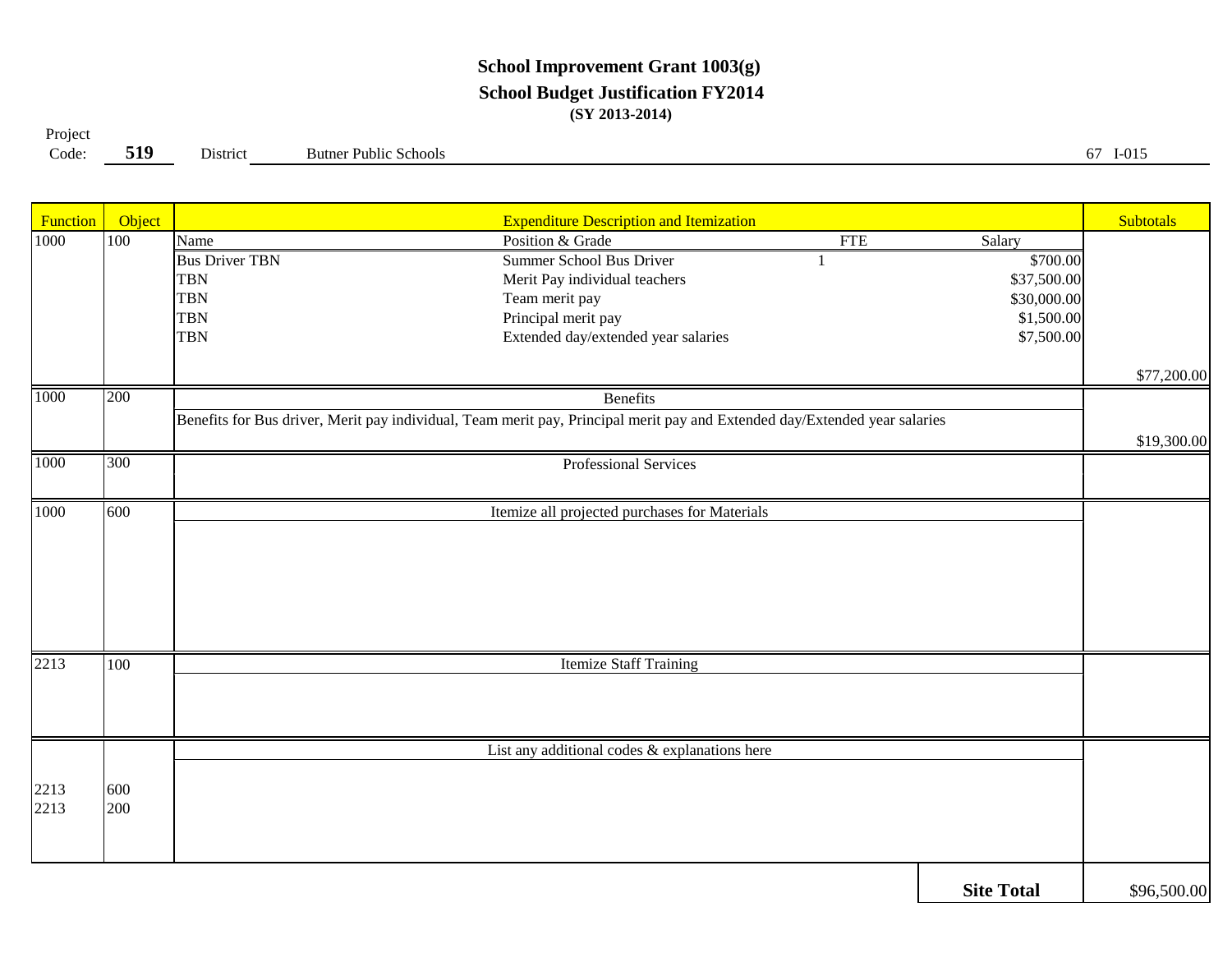#### **School Improvement Grant 1003(g) School Budget Justification FY2014 (SY 2013-2014)**

**519**Project Code:

**9** District Butner Public Schools 67 I-015

| Function | <b>Object</b>    |                                                                                                                                          | <b>Expenditure Description and Itemization</b>                                                                                                 |            |                   | <b>Subtotals</b> |  |  |  |  |
|----------|------------------|------------------------------------------------------------------------------------------------------------------------------------------|------------------------------------------------------------------------------------------------------------------------------------------------|------------|-------------------|------------------|--|--|--|--|
| 1000     | 100              | Name                                                                                                                                     | Position & Grade                                                                                                                               | <b>FTE</b> | Salary            |                  |  |  |  |  |
|          |                  | Raelyn Hightower                                                                                                                         | Turnaround Officer                                                                                                                             |            | \$37,730.00       |                  |  |  |  |  |
|          |                  | Raelyn Hightower                                                                                                                         | <b>Turnaround Officer Stipend</b>                                                                                                              |            | \$7,500.00        |                  |  |  |  |  |
|          |                  | Russell Walden                                                                                                                           | Data & Technology Integration Coach                                                                                                            | 0.5        | \$19,425.00       |                  |  |  |  |  |
|          |                  | Jeanette Kennedy                                                                                                                         | Reading Specialist                                                                                                                             | 0.5        | \$16,363.00       |                  |  |  |  |  |
|          |                  | <b>TBN</b>                                                                                                                               | Math Remediation                                                                                                                               | 0.5        | \$17,975.00       |                  |  |  |  |  |
|          |                  | Paraprofessional TBN                                                                                                                     | <b>Math Tutor</b>                                                                                                                              |            | \$10,080.00       |                  |  |  |  |  |
|          |                  | Paraprofessional TBN                                                                                                                     | Reading Tutor                                                                                                                                  |            | \$10,080.00       | \$119,153.00     |  |  |  |  |
| 1000     | $\overline{200}$ |                                                                                                                                          | <b>Benefits</b>                                                                                                                                |            |                   |                  |  |  |  |  |
|          |                  | Benefits for Raelyn Hightower salary, Raelyn Hightower stipend, Russell Walden, Jeanette Kennedy, Deanna Stanfield and paraprofessionals |                                                                                                                                                |            |                   |                  |  |  |  |  |
|          |                  |                                                                                                                                          |                                                                                                                                                |            |                   | \$29,727.75      |  |  |  |  |
| 1000     | 300              |                                                                                                                                          | Professional Services                                                                                                                          |            |                   |                  |  |  |  |  |
|          |                  |                                                                                                                                          |                                                                                                                                                |            |                   |                  |  |  |  |  |
| 1000     | 600              |                                                                                                                                          | Itemize all projected purchases for Materials                                                                                                  |            |                   |                  |  |  |  |  |
|          |                  |                                                                                                                                          |                                                                                                                                                |            |                   |                  |  |  |  |  |
|          |                  |                                                                                                                                          |                                                                                                                                                |            |                   |                  |  |  |  |  |
|          |                  |                                                                                                                                          |                                                                                                                                                |            |                   |                  |  |  |  |  |
|          |                  |                                                                                                                                          |                                                                                                                                                |            |                   |                  |  |  |  |  |
|          |                  |                                                                                                                                          |                                                                                                                                                |            |                   |                  |  |  |  |  |
|          |                  |                                                                                                                                          |                                                                                                                                                |            |                   |                  |  |  |  |  |
| 2213     | 100              |                                                                                                                                          | <b>Itemize Staff Training</b>                                                                                                                  |            |                   |                  |  |  |  |  |
|          |                  | Stipend for staff attending a 5 day teacher training academy                                                                             |                                                                                                                                                |            |                   | \$5,625.00       |  |  |  |  |
|          |                  |                                                                                                                                          |                                                                                                                                                |            |                   |                  |  |  |  |  |
|          |                  |                                                                                                                                          |                                                                                                                                                |            |                   |                  |  |  |  |  |
|          |                  |                                                                                                                                          | List any additional codes & explanations here                                                                                                  |            |                   |                  |  |  |  |  |
| 2213     | 200              | Benefits for stipend for staff attending a 5 day teacher academy                                                                         |                                                                                                                                                |            |                   |                  |  |  |  |  |
|          |                  |                                                                                                                                          |                                                                                                                                                |            |                   |                  |  |  |  |  |
| 2213     | 300              |                                                                                                                                          | OK Educational Service, LLC external provider for on-site training days and other professional development services for 26 days @ \$2000/day = |            |                   |                  |  |  |  |  |
|          |                  | $$2000/day = $52,000$                                                                                                                    |                                                                                                                                                |            |                   | \$52,000.00      |  |  |  |  |
|          |                  |                                                                                                                                          |                                                                                                                                                |            |                   |                  |  |  |  |  |
|          |                  |                                                                                                                                          |                                                                                                                                                |            |                   |                  |  |  |  |  |
|          |                  |                                                                                                                                          |                                                                                                                                                |            | <b>Site Total</b> | \$207,911.75     |  |  |  |  |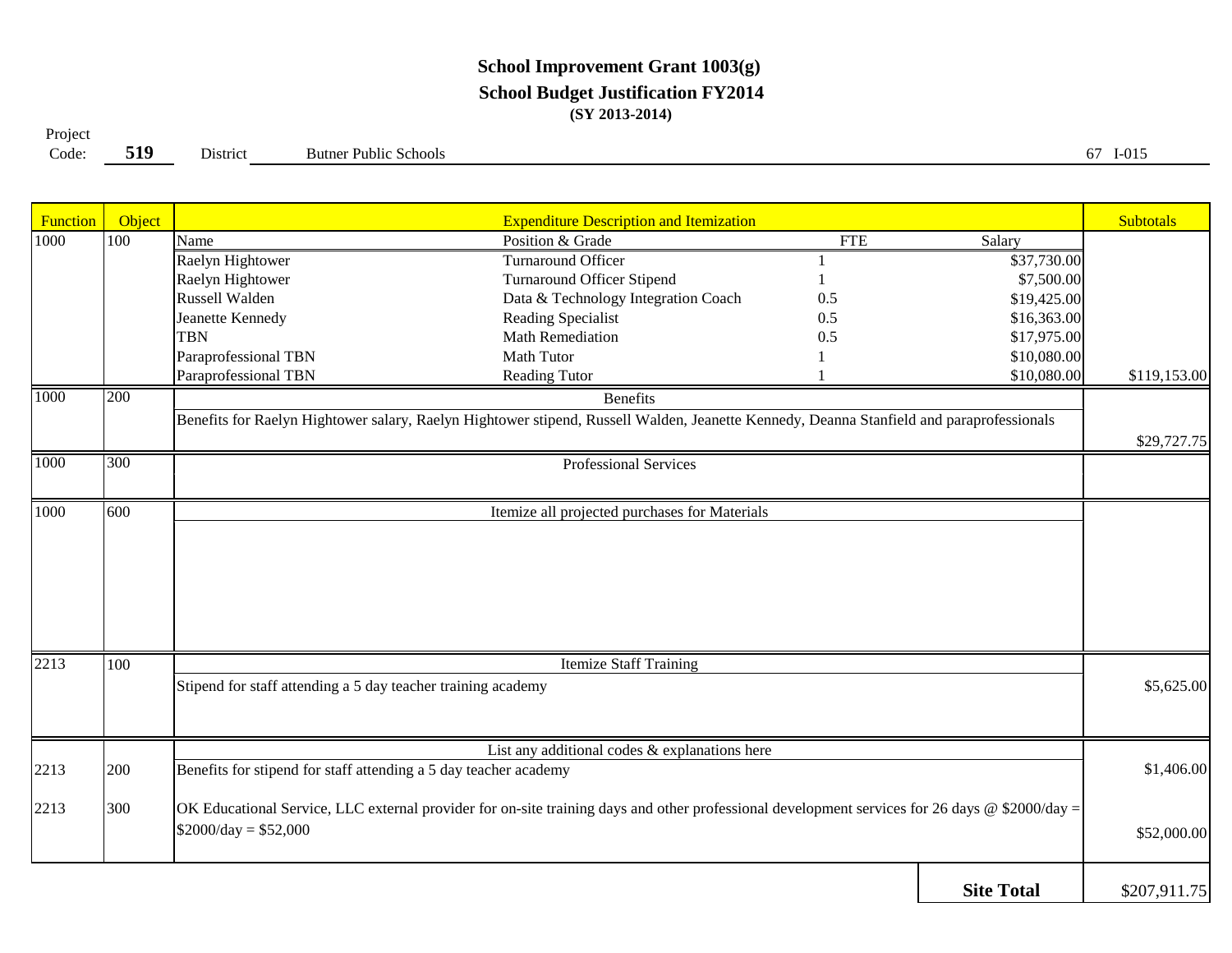#### **FY2015**

## (SY 2014-2015)

## **Title I Part A School Improvement Grant 1003(g) School Summary Budget**

|            | Project Code: 519 FY2015 Requested: \$305,664.25 |                                   |                                     |                                           |                                                                       | District:                                 |                                           |                                                 | Butner Public Schools I-015 |                     | County: Seminole 67 |            |
|------------|--------------------------------------------------|-----------------------------------|-------------------------------------|-------------------------------------------|-----------------------------------------------------------------------|-------------------------------------------|-------------------------------------------|-------------------------------------------------|-----------------------------|---------------------|---------------------|------------|
|            |                                                  |                                   |                                     |                                           |                                                                       |                                           | Name                                      |                                                 |                             | Code                | Name                | $\rm Code$ |
| Object     | Function                                         | <b>Instruction</b><br><b>1000</b> | Guidance<br><b>Services</b><br>2120 | 2210<br>Curriculum<br>Development<br>2212 | <b>Improvement of Instruction</b><br><b>Staff</b><br>Training<br>2213 | Parental<br>Advisory<br>Committee<br>2190 | Academic<br>Student<br>Assessment<br>2240 | Personnel<br>(Staff)<br><b>Services</b><br>2570 |                             |                     | <b>Subtotals</b>    |            |
|            | 100 Salaries                                     | \$197,405.50                      |                                     |                                           | \$5,625.00                                                            |                                           |                                           |                                                 |                             |                     | \$203,030.50        |            |
| 200        | Benefits                                         | \$49,227.75                       |                                     |                                           | \$1,406.00                                                            |                                           |                                           |                                                 |                             |                     | \$50,633.75         |            |
| <b>300</b> | <b>Professional Services</b>                     |                                   |                                     |                                           | \$52,000.00                                                           |                                           |                                           |                                                 |                             |                     | \$52,000.00         |            |
| 400        | <b>Property Services</b>                         |                                   |                                     |                                           |                                                                       |                                           |                                           |                                                 |                             |                     |                     |            |
| 500        | Other Services                                   |                                   |                                     |                                           |                                                                       |                                           |                                           |                                                 |                             |                     |                     |            |
| 600        | Materials                                        |                                   |                                     |                                           |                                                                       |                                           |                                           |                                                 |                             |                     |                     |            |
| 700        | Property                                         |                                   |                                     |                                           |                                                                       |                                           |                                           |                                                 |                             |                     |                     |            |
| 800        | Other Objects                                    |                                   |                                     |                                           |                                                                       |                                           |                                           |                                                 |                             |                     |                     |            |
|            | <b>Subtotals</b>                                 | \$246,633.25                      |                                     |                                           | \$59,031.00                                                           |                                           |                                           |                                                 |                             |                     | \$305,664.25        |            |
|            |                                                  |                                   |                                     |                                           |                                                                       |                                           |                                           |                                                 |                             | <b>TOTAL BUDGET</b> | \$305,664.25        |            |

Special Notes: Federal funds received must supplement and may not supplant state and local funds that, in the absence of federal funds, would be used to support these activities.

Reimbursement for obligations is subject to final approval of the budget. If the LEA expends funds on non-allowable program costs prior to budget approval, the **LEA is responsible for covering those costs from other funds.**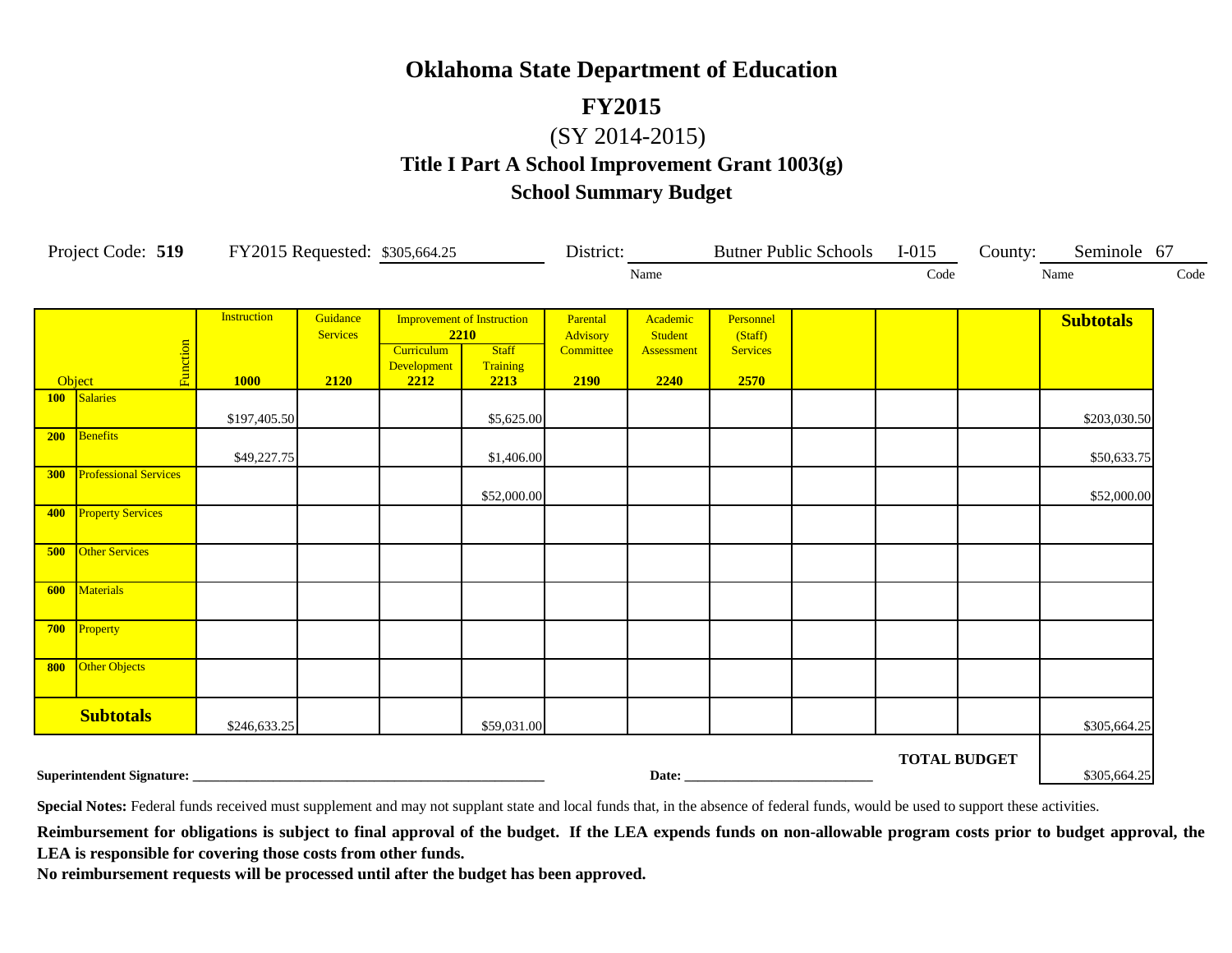### **School Improvement Grant 1003(g) School Budget Justification Page FY2015 (SY 2014-2015)**

| Project |     |           |                              |                      |
|---------|-----|-----------|------------------------------|----------------------|
| Code:   | 519 | District: | <b>Butner Public Schools</b> | $I-015$<br>6/        |
|         |     |           |                              | County/District Code |

| Function | Object |                       | <b>Expenditure Description and Itemization</b>                                                                             |            |                   | Subtotals   |
|----------|--------|-----------------------|----------------------------------------------------------------------------------------------------------------------------|------------|-------------------|-------------|
| 1000     | 100    | Name                  | Position & Grade                                                                                                           | <b>FTE</b> | Salary            |             |
|          |        | <b>Bus Driver TBN</b> | <b>Summer School Bus Driver</b>                                                                                            |            | \$700.00          |             |
|          |        | <b>TBN</b>            | Merit pay individual teachers                                                                                              |            | \$37,500.00       |             |
|          |        | <b>TBN</b>            | Team merit pay                                                                                                             |            | \$30,000.00       |             |
|          |        | <b>TBN</b>            | Principal merit pay                                                                                                        |            | \$1,500.00        |             |
|          |        | <b>TBN</b>            | Extended day/Extended year salaries                                                                                        |            | \$7,500.00        |             |
|          |        |                       |                                                                                                                            |            |                   |             |
|          |        |                       |                                                                                                                            |            |                   | \$77,200.00 |
| 1000     | 200    |                       | Benefits                                                                                                                   |            |                   |             |
|          |        |                       | Benefits for Bus driver, Individual merit pay, Team merit pay, Principal merit pay and Extended day/Extended year salaries |            |                   |             |
|          |        |                       |                                                                                                                            |            |                   | \$19,300.00 |
| 1000     | 300    |                       | Professional Services                                                                                                      |            |                   |             |
|          |        |                       |                                                                                                                            |            |                   |             |
| 1000     | 600    |                       | Itemize all projected purchases for Materials                                                                              |            |                   |             |
|          |        |                       |                                                                                                                            |            |                   |             |
|          |        |                       |                                                                                                                            |            |                   |             |
|          |        |                       |                                                                                                                            |            |                   |             |
|          |        |                       |                                                                                                                            |            |                   |             |
|          |        |                       |                                                                                                                            |            |                   |             |
|          |        |                       |                                                                                                                            |            |                   |             |
| 2213     | 100    |                       | <b>Itemize Staff Training</b>                                                                                              |            |                   |             |
|          |        |                       |                                                                                                                            |            |                   |             |
|          |        |                       |                                                                                                                            |            |                   |             |
|          |        |                       |                                                                                                                            |            |                   |             |
| 2213     | 200    |                       | List any additional codes & explanations here                                                                              |            |                   |             |
|          |        |                       |                                                                                                                            |            |                   |             |
|          |        |                       |                                                                                                                            |            |                   |             |
|          |        |                       |                                                                                                                            |            |                   |             |
|          |        |                       |                                                                                                                            |            |                   |             |
|          |        |                       |                                                                                                                            |            |                   |             |
|          |        |                       |                                                                                                                            |            |                   |             |
|          |        |                       |                                                                                                                            |            | <b>Site Total</b> | \$96,500.00 |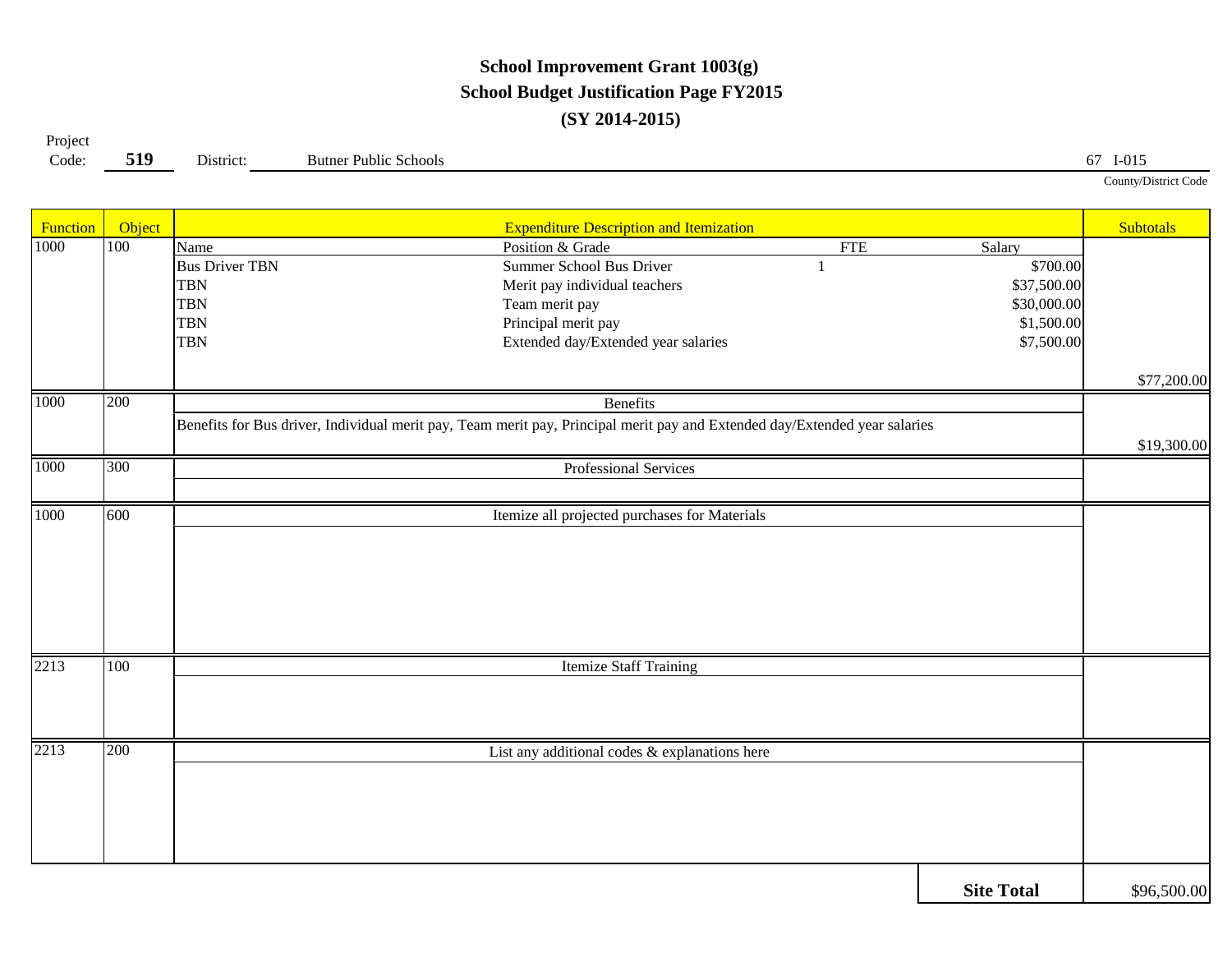## **School Improvement Grant 1003(g) School Budget Justification Page FY2015 (SY 2014-2015)**

**5199** District: Butner Public Schools 67 I-015 Project Code:

| Function | Object           |                                                                  | <b>Expenditure Description and Itemization</b>                                                                                      |            |                   | <b>Subtotals</b> |
|----------|------------------|------------------------------------------------------------------|-------------------------------------------------------------------------------------------------------------------------------------|------------|-------------------|------------------|
| 1000     | $\overline{100}$ | Name                                                             | Position & Grade                                                                                                                    | <b>FTE</b> | Salary            |                  |
|          |                  | Raelyn Hightower                                                 | Turnaround Officer                                                                                                                  |            | \$38,170.00       |                  |
|          |                  | Raelyn Hightower                                                 | Turnaround Officer stipend                                                                                                          |            | \$7,500.00        |                  |
|          |                  | Russell Walden                                                   | Data & Technology Integration coach                                                                                                 | 0.5        | \$19,638.00       |                  |
|          |                  | Jeanette Kennedy                                                 | Reading Specialist                                                                                                                  | 0.5        | \$16,550.00       |                  |
|          |                  | <b>TBN</b>                                                       | Math Remediation                                                                                                                    | 0.5        | \$18,187.50       |                  |
|          |                  | Paraprofessional TBN                                             | <b>Math Tutor</b>                                                                                                                   |            | \$10,080.00       |                  |
|          |                  | Paraprofessional TBN                                             | Reading Tutor                                                                                                                       |            | \$10,080.00       | \$120,205.50     |
| 1000     | 200              |                                                                  | <b>Benefits</b>                                                                                                                     |            |                   |                  |
|          |                  |                                                                  | Benefits for Raelyn Hightower, Raelyn Hightower stipend, Russell Walden, Jeanette Kennedy, Deanna Stanfield & Paraprofessionals     |            |                   |                  |
|          |                  |                                                                  |                                                                                                                                     |            |                   | \$29,927.75      |
| 1000     | 300              |                                                                  | Professional Services                                                                                                               |            |                   |                  |
|          |                  |                                                                  |                                                                                                                                     |            |                   |                  |
| 1000     | 600              |                                                                  | Itemize all projected purchases for Materials                                                                                       |            |                   |                  |
|          |                  |                                                                  |                                                                                                                                     |            |                   |                  |
|          |                  |                                                                  |                                                                                                                                     |            |                   |                  |
|          |                  |                                                                  |                                                                                                                                     |            |                   |                  |
|          |                  |                                                                  |                                                                                                                                     |            |                   |                  |
|          |                  |                                                                  |                                                                                                                                     |            |                   |                  |
|          |                  |                                                                  |                                                                                                                                     |            |                   |                  |
|          |                  |                                                                  |                                                                                                                                     |            |                   |                  |
| 2213     | 100              |                                                                  | <b>Itemize Staff Training</b>                                                                                                       |            |                   |                  |
|          |                  | Stipend for staff attending a 5 day teacher academy @ \$75/day   |                                                                                                                                     |            |                   | \$5,625.00       |
|          |                  |                                                                  |                                                                                                                                     |            |                   |                  |
|          |                  |                                                                  |                                                                                                                                     |            |                   |                  |
|          |                  |                                                                  | List any additional codes $&$ explanations here                                                                                     |            |                   |                  |
| 2213     | 200              | Bebefits for stipend for staff attending a 5 day teacher academy |                                                                                                                                     |            |                   | \$1,406.00       |
|          |                  |                                                                  |                                                                                                                                     |            |                   |                  |
| 2213     | 300              |                                                                  | OK Educational Services, LLC external provider for on-site training days and other professional development services for 26 days at |            |                   |                  |
|          |                  | $$2000/day = $52,000$                                            |                                                                                                                                     |            |                   | \$52,000.00      |
|          |                  |                                                                  |                                                                                                                                     |            |                   |                  |
|          |                  |                                                                  |                                                                                                                                     |            |                   |                  |
|          |                  |                                                                  |                                                                                                                                     |            | <b>Site Total</b> | \$209,164.25     |

County/District Code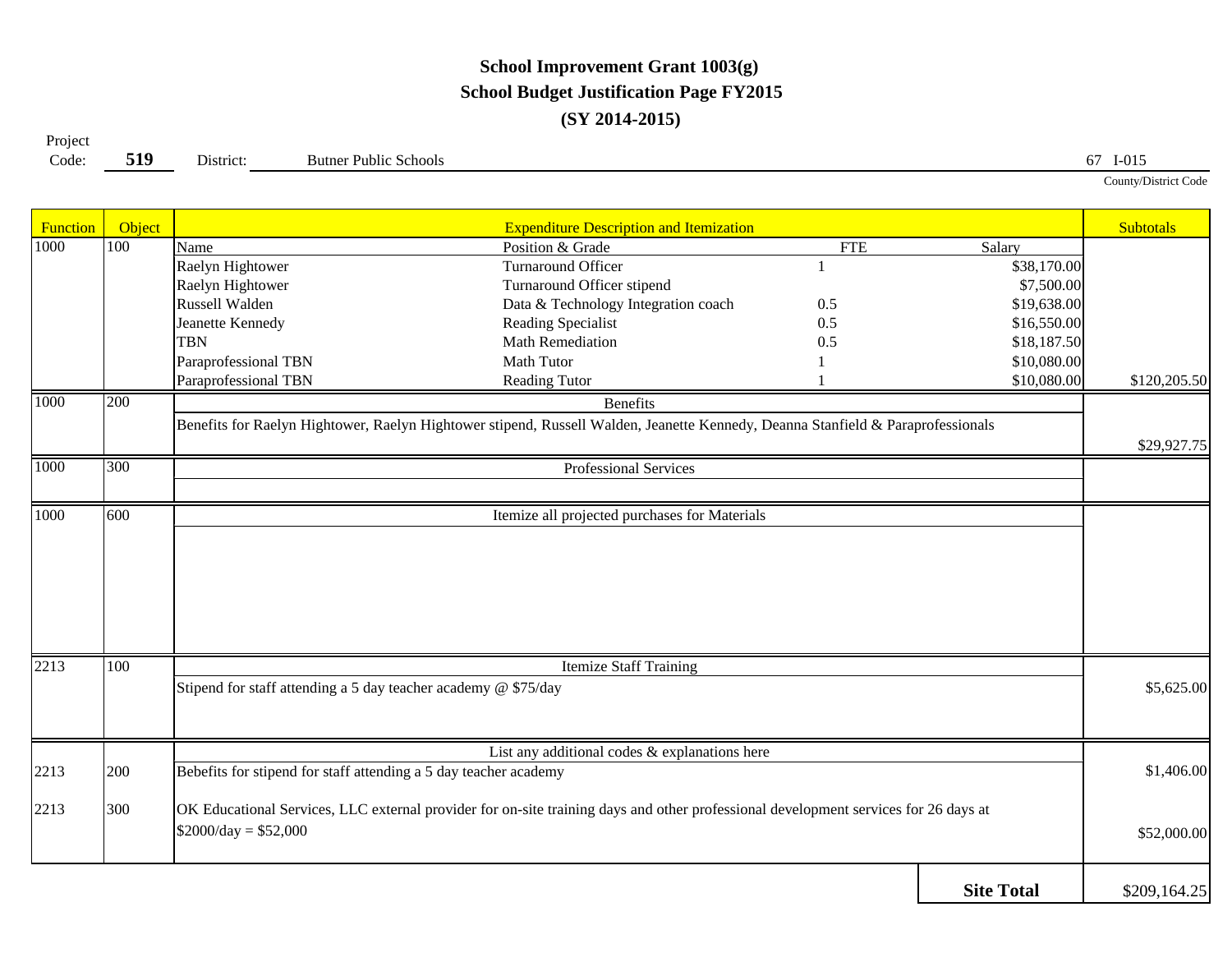#### **Proposed 1003(g) Personnel - FY 2013-2015**

List any LEA employee to be **paid in part or in full (salary only) with 1003(g) funds**. Provide ALL information requested below. For positions that will not be filled until a later date, enter "TBF" in the first column. (Use additional pages as needed.) As positions are filled, an updated Personnel Page(s) must be submitted to the SDE Federal Programs office for verification.

|                                                   |     |                 |           | Duplicate pages as needed. |                             |     |            | $1003(g)$ Salary | Other                    |                                                            |
|---------------------------------------------------|-----|-----------------|-----------|----------------------------|-----------------------------|-----|------------|------------------|--------------------------|------------------------------------------------------------|
| EA level activities and the Priority sch Job Code |     | Subject<br>Code | Site Code | Grade<br>Level             | <b>OCAS Function/Object</b> |     | <b>FTE</b> | Salary           | Salary<br><b>Amounts</b> | Total<br><b>Salary</b>                                     |
| Jan Smith                                         | 210 | 1139            | 105       | K-4                        | <i>1000</i>                 | 100 | 0.50       |                  |                          | $$18,230.00 \;   \; $18,230.00 \;   \; $36,460.00 \;   \;$ |
| <b>TBF</b>                                        | 210 | 1050            | 105       | $K-8$                      | 1000                        | 100 | 1.00       | \$112,500.00     |                          | \$0.00 \$112,500.00                                        |
| <b>TBF</b>                                        | 210 | 1050            | 105       | $K-8$                      | 1000                        | 100 | 1.00       | \$90,000.00      |                          | \$0.00 \$90,000.00                                         |
| <b>TBF</b>                                        | 112 | 1050            | 105       | $K-8$                      | 1000                        | 100 | 1.00       | \$4,500.00       | \$0.00                   | \$4,500.00                                                 |
| <b>TBF</b>                                        | 210 | 1050            | 105       | $K-8$                      | 1000                        | 100 | 1.00       | \$22,500.00      |                          | \$0.00 \$22,500.00                                         |

#### **Job Description(s) for Title IA Funded Personnel**

Provide rationale as to Title I services being provided under each job title.

Job Title: TBF, Individual Merit pay, Butner Elementary

Stipend for teachers that meet their individual instructional goals

Job Title:TBF, Team Merit pay, Butner Elementary

Stipend for teacher that meet their team instructional goals

Job Title:TBF, Principal merit pay, Butner Elementary

Stipend for Principal that motivates the teachers to meet their individual and team instructional goals

Job Title: TBF, Extended day/Extended year salaries, Butner Elementary

Salaries for teachers that instruct in the after school instructional period and/or summer school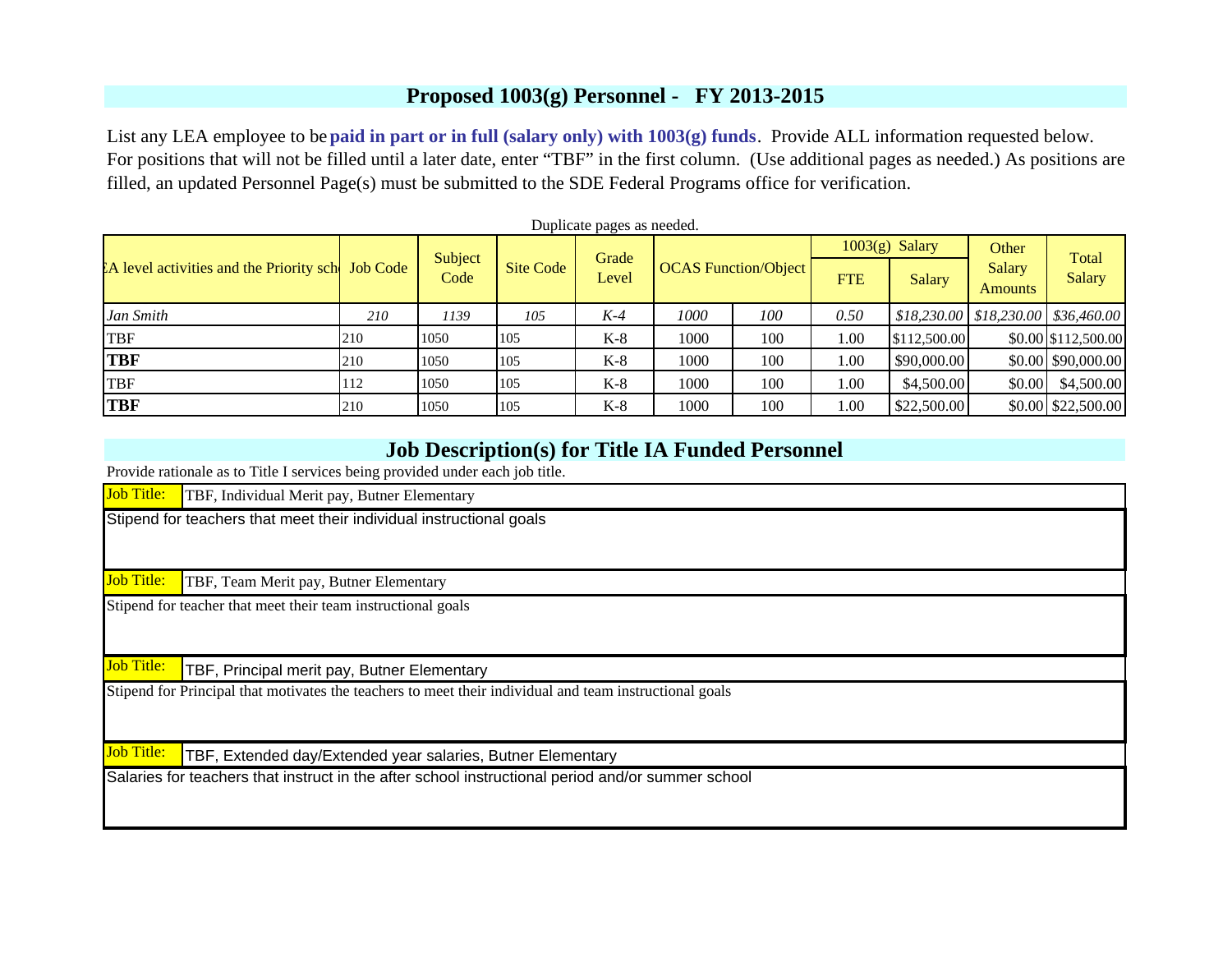#### **Proposed 1003(g) Personnel - FY 2013-2015**

List any LEA employee to be **paid in part or in full (salary only) with 1003(g) funds**. Provide ALL information requested below. For positions that will not be filled until a later date, enter "TBF" in the first column. (Use additional pages as needed.) As positions are filled, an updated Personnel Page(s) must be submitted to the SDE Federal Programs office for verification.

|                                                      |     |                 |           | Duplicate pages as needed. |      |                             |            | $1003(g)$ Salary | Other                    |                                                            |
|------------------------------------------------------|-----|-----------------|-----------|----------------------------|------|-----------------------------|------------|------------------|--------------------------|------------------------------------------------------------|
| EA level activities and the Priority school Job Code |     | Subject<br>Code | Site Code | Grade<br>Level             |      | <b>OCAS Function/Object</b> | <b>FTE</b> | Salary           | Salary<br><b>Amounts</b> | Total<br><b>Salary</b>                                     |
| Jan Smith                                            | 210 | 1139            | 105       | K-4                        | 1000 | 100                         | 0.50       |                  |                          | $$18,230.00 \;   \; $18,230.00 \;   \; $36,460.00 \;   \;$ |
| <b>TBF</b>                                           | 204 | 2200            | 105       | $K-8$                      | 1000 | 100                         | 0.50       | \$53,712.50      |                          | \$0.00 \$53,712.50                                         |
| <b>Paraprofessional TBF</b>                          | 415 | 2200            | 105       | $K-8$                      | 1000 | 100                         | 1.00       | \$30,240.00      |                          | \$0.00 \$30,240.00                                         |
| Paraprofessional TBF                                 | 415 | 1130            | 105       | $K-8$                      | 1000 | 100                         | 1.00       | \$30,240.00      |                          | \$0.00 \$30,240.00                                         |
| <b>Bus Driver TBF</b>                                | 801 |                 | 105       | $K-8$                      | 1000 | 100                         | 1.00       | \$2,100.00       | \$0.00                   | \$2,100.00                                                 |

#### **Job Description(s) for Title IA Funded Personnel**

Provide rationale as to Title I services being provided under each job title.

Job Title: TBF, Math Remediation, Butner Elementary

Responsible for creating and implementing an indepth and dynamic math curriculum

Job Title: Paraprofessional, Math Tutor, Butner Elementary

Helps the students to better understand and perform in the mathmatical subject area

Job Title:Paraprofessional, Reading Tutor, Butner Elementary

Helps the students to better understand and perform in the reading subject area

Job Title: Bus Driver, Summer School Bus Driver, Butner Elementary

Will transport the students participating in summer school.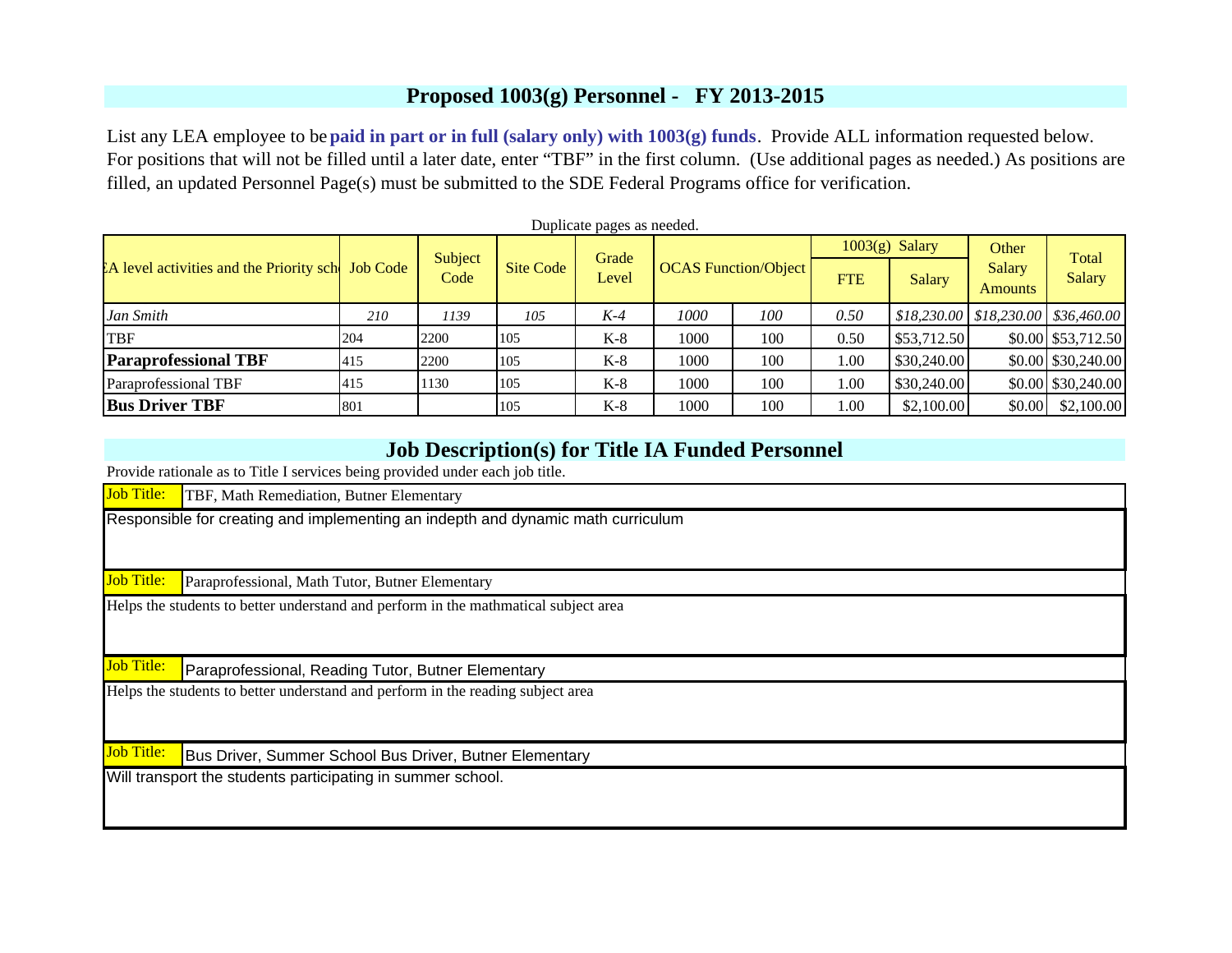#### **Proposed 1003(g) Personnel - FY 2013-2015**

List any LEA employee to be **paid in part or in full (salary only) with 1003(g) funds**. Provide ALL information requested below. For positions that will not be filled until a later date, enter "TBF" in the first column. (Use additional pages as needed.) As positions are filled, an updated Personnel Page(s) must be submitted to the SDE Federal Programs office for verification.

|                                                      |     |                 |           | Duplicate pages as needed. |      |                             |            |                  |                          |                                                            |
|------------------------------------------------------|-----|-----------------|-----------|----------------------------|------|-----------------------------|------------|------------------|--------------------------|------------------------------------------------------------|
|                                                      |     |                 |           |                            |      |                             |            | $1003(g)$ Salary | Other                    | Total                                                      |
| EA level activities and the Priority school Job Code |     | Subject<br>Code | Site Code | Grade<br>Level             |      | <b>OCAS Function/Object</b> | <b>FTE</b> | Salary           | Salary<br><b>Amounts</b> | <b>Salary</b>                                              |
| Jan Smith                                            | 210 | 1139            | 105       | K-4                        | 1000 | 100                         | 0.50       |                  |                          | $$18,230.00 \;   \; $18,230.00 \;   \; $36,460.00 \;   \;$ |
| Raelyn Hightower                                     | 108 | 1050            | 105       | $K-8$                      | 1000 | 100                         | 1.00       | \$113,217.00     |                          | \$0.00 \$113,217.00                                        |
| <b>Raelyn Hightower</b>                              | 108 | 1050            | 105       | $K-8$                      | 1000 | 100                         | 1.00       | \$22,500.00      |                          | \$0.00 \$22,500.00                                         |
| Russell Walden                                       | 206 | 1050            | 105       | $K-8$                      | 1000 | 100                         | 0.50       |                  |                          | \$58,276.00 \$58,276.00 \$116,552.00                       |
| Jeanette Kennedy                                     | 204 | 1130            | 105       | $K-8$                      | 1000 | 100                         | 0.50       |                  |                          | \$49,088.00 \$49,088.00 \$98,176.00                        |

#### **Job Description(s) for Title IA Funded Personnel**

Provide rationale as to Title I services being provided under each job title.

Job Title:Raelyn Hightower, Turnaround Officer, Butner Elementary

Responsible for identifying and implementing strategies to improve educational effectivness.

Job Title:Raelyn Hightower, Turnaround Officer, Butner Elementary

Responsible for identifying and implementing strategies to improve educational effectivness.

Job Title:Russell Walden, Data & Technology Integration coach, Butner Elementary

Responsible for integrating the technology into the education model

Job Title: Jeanette Kennedy, Reading Specialist, Butner Elementary

Responsible for creating and implementing an indepth and dynamic reading curriculum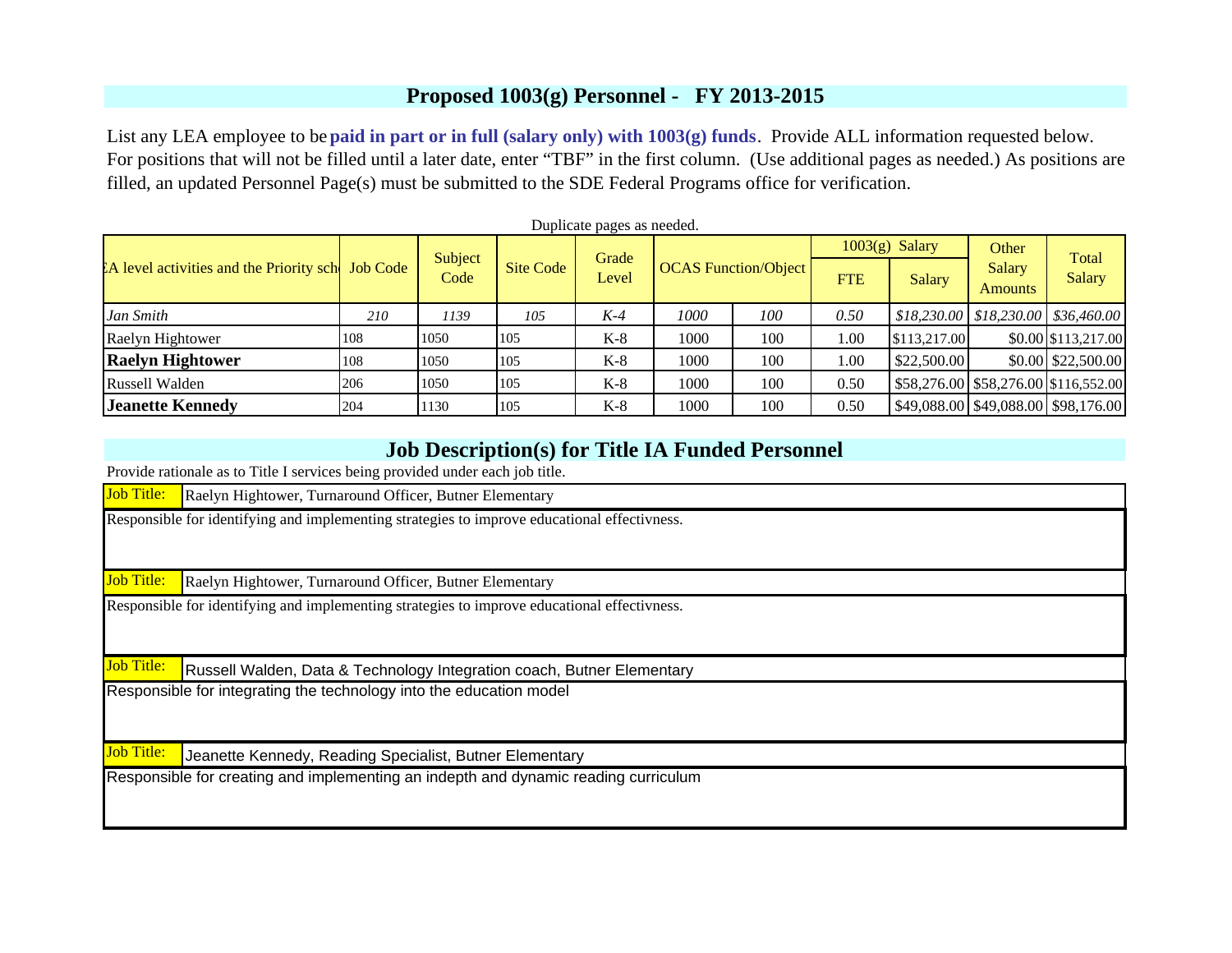# **LEA/School Level Budget School Improvement Grant 1003(g)/Cohort 3**

**General Instructions for Project Code 537**

**Please be sure to save this Excel spreadsheet to your computer before you begin entering information.**

**For more information regarding the LEA/School Budget, please refer to the Application Instructions in the LEA/School-School Improvement Grant Application**

The SEA is awarding funds from FY10 TO Cohort 3 SIG schools. These funds must be expended by September 30, 2013.

The LEA must complete the cover page and subsequent budget pages and attach them to the LEA Application for School Improvement Grant Funds 1003(g). LEA's are required to submit a total summary budget page for all applicants within the district for **fiscal year 2012** activities. An LEA must also submit a summary budget page for each individual Priority school. The LEA budget must include funds budgeted to meet the requirements of the School Improvement Grant including 1) establishing an LEA Turnaround Office or Officer(s) (optional) providing oversight and monitoring of the school implementing intervention models, 2) contracting with a Lead Turnaround Partner, or 4) 5 Day Teacher Academy to name a few necessary expenditures.

Click on the tabs below to get to each page of the application. Some cells have help comments included. The cells with comments are identified with a red triangle in the top right corner of the cell. To see a comment just place the cursor over the cell and it will pop up. Pages included are:

**Cover Page** - Please complete with all data requested for accurate processing of the district's application.

**Total Summary Budget -** The amounts recorded on the Total Summary Budget page are the totals of all Summary Budget Pages for LEA level activities and all Priority schools to be served for fiscal year 2012. This page will reflect the amount requested by the LEA.

**Summary Budget** - **THIS PAGE IS REQUIRED TO BE COMPLETED FOR FISCAL YEAR 2012**. The LEA Summary Budget page should include all LEA level activities including those that are necessary to meet the requirements of the grant and all school reform activities planned for eligible schools.

**Justification Page** - **THIS PAGE IS REQUIRED TO BE COMPLETED FOR FISCAL YEAR 2012.** The Justification Budget pages should include a description all activities including those that are necessary to meet the requirements of the grant and all school reform activities planned for eligible schools.

**Proposed SIG 1003(g) Personnel - THIS PAGE IS REQUIRED TO BE COMPLETED BY ALL LEAS HIRING DISTRICT LEVEL PERSONNEL OR PERSONNEL TO SUPPORT EFFORTS IN ELIGIBLE SCHOOLS.** List any LEA level employee to be paid in part or in full with 1003(g) funds. List job title for each funded position (one time) and provide a job description for each job title.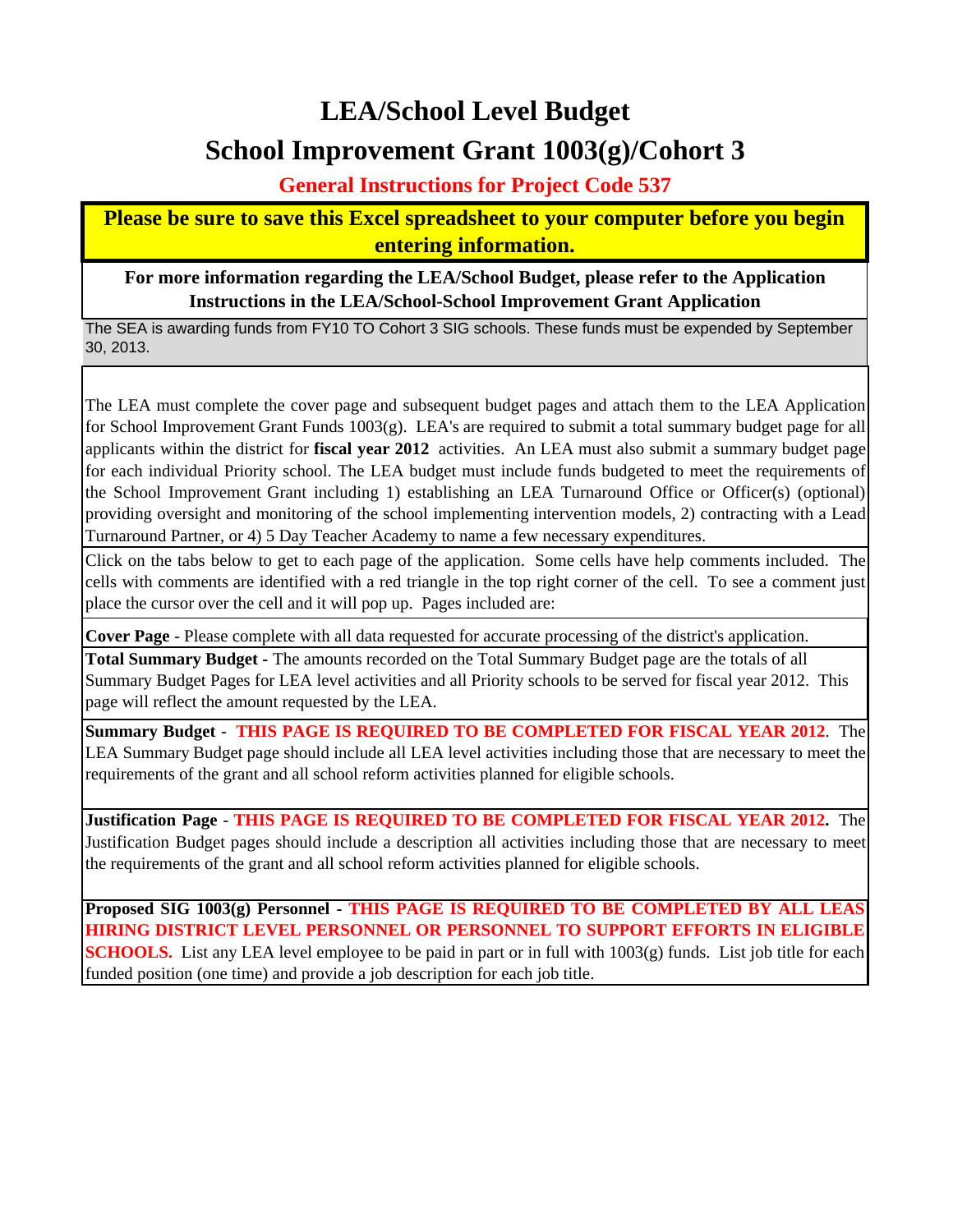### LEA/School Level Budget School Improvement Grant 1003(g)/Cohort 3 **General Instructions for Project Code 519 School Improvement Grant 1003(g) Project Code 537**

# **Funds must be expended by September 30, 2013.**

| Due: Friday, April 20, 2012 |                        |                              |           |                      |                             |                                      |  |  |  |  |
|-----------------------------|------------------------|------------------------------|-----------|----------------------|-----------------------------|--------------------------------------|--|--|--|--|
| <b>District</b>             |                        | <b>Butner Public Schools</b> | $I-015$   | <b>County</b>        | <b>Seminole</b>             | 67                                   |  |  |  |  |
|                             | Name                   |                              | Code      |                      | Name                        | Code                                 |  |  |  |  |
| <b>Address</b>              | P.O. Box 157           |                              |           |                      | Cromwell                    | OK                                   |  |  |  |  |
|                             | <b>Mailing Address</b> |                              |           |                      | City                        | $\operatorname{Zip}(9\text{-digit})$ |  |  |  |  |
| Phone                       | 405-944-5530           |                              | Fax       | 405-944-5746         |                             |                                      |  |  |  |  |
|                             | Area Code and Number   |                              |           | Area Code and Number |                             |                                      |  |  |  |  |
| <b>Application Contact</b>  |                        | <b>Bobbette Hamilton</b>     |           |                      | 405-944-5530                |                                      |  |  |  |  |
|                             |                        | Type or Print Name           |           |                      | <b>School Phone</b>         |                                      |  |  |  |  |
|                             |                        | bhamilton@butner.k12.ok.us   |           |                      | 405-944-5530                |                                      |  |  |  |  |
|                             |                        | E-mail Address               |           |                      | Summer Phone                |                                      |  |  |  |  |
| <b>School SIG Contact</b>   |                        | RaeLyn Hightower             |           | 405-944-5425         | rhightower@butner.k12.ok.us |                                      |  |  |  |  |
|                             |                        | Type or Print Name           | Telephone |                      | E-mail Address              |                                      |  |  |  |  |
| Superintendent              |                        | <b>Bobbette Hamilton</b>     |           |                      | bhamilton@butner.k12.ok.us  |                                      |  |  |  |  |
|                             |                        | Type or Print Name           |           |                      | E-mail Address              |                                      |  |  |  |  |
|                             |                        |                              |           |                      |                             |                                      |  |  |  |  |

#### **Submission Guidelines:**

Before proceeding:

\* Has the district engaged in comprehensive planning for all Priority schools to ensure effective implementation/integration of selected school improvement activities?

- \* Have the appropriate groups participated in consultation and planning?
- \* Has the LEA planned and budgeted for the required activities including establishing a Turnaround Office or Officer(s) (optional) and providing oversight and monitoring of the implementation of the selected intervention models at all Priority schools to be served?

#### **To be completed by the Oklahoma State Department of Education**

**Authorized SDE Staff Date of the Contract Contract Contract Contract Contract Contract Contract Contract Date Contract Contract Contract Contract Contract Contract Contract Contract Contract Contract Contract Contract Con**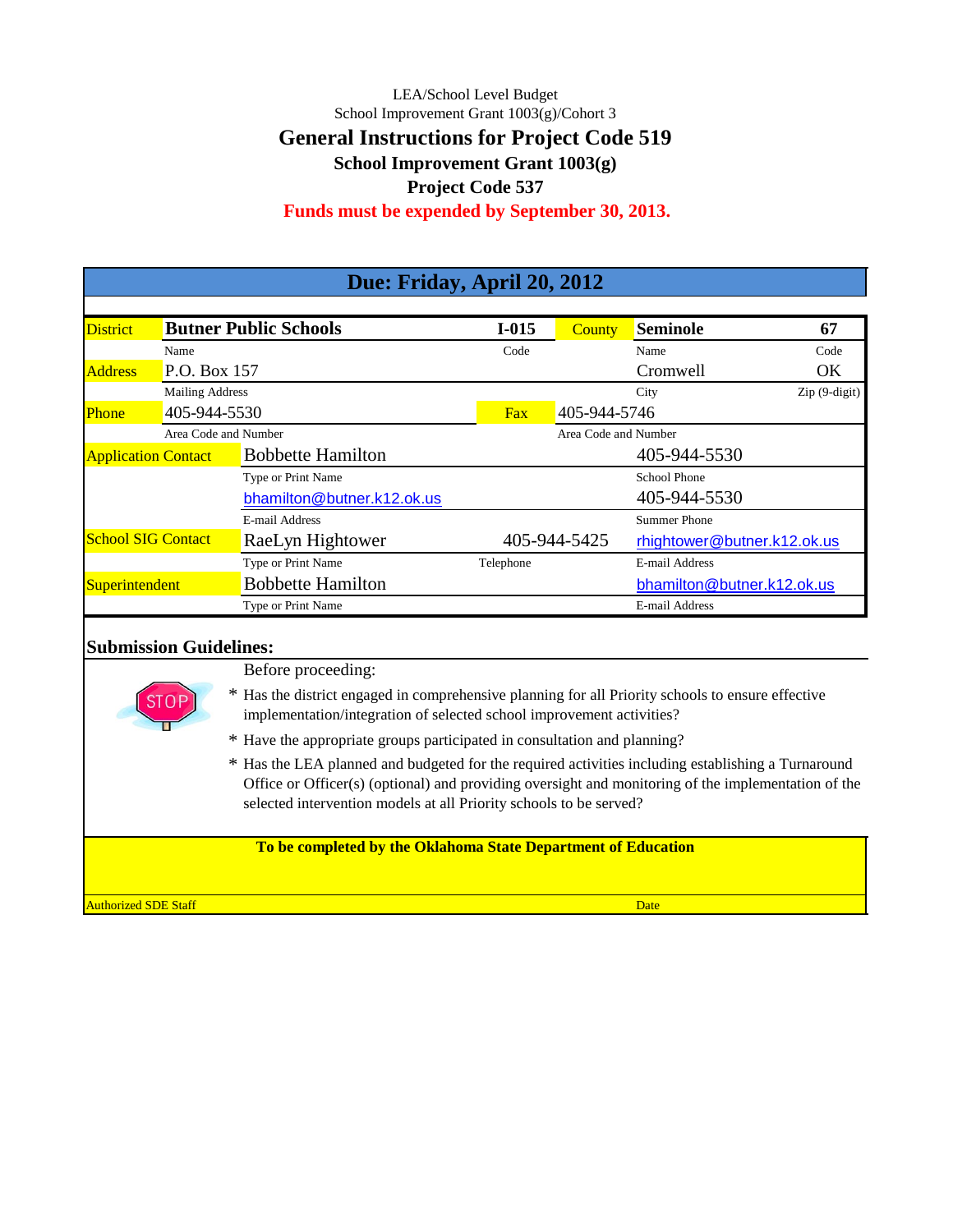#### **LEA/School Level Budget**

#### **School Improvement Grant 1003(g)/Cohort 3**

#### (SY 2012-2013)

#### **Title I Part A School Improvement Grant 1003(g) Total LEA Summary Budget for all LEA Activities and Funds Requested for Priority Schools**

|     | The SEA has remaining fu<br>Project Code: 537 |                                   |                                     | Total Requested \$12,699.86                                            |                                          | District:                                 |                                           |                                                 | Butner Public Schools I-015 |                     | County: | Seminole 67      |      |
|-----|-----------------------------------------------|-----------------------------------|-------------------------------------|------------------------------------------------------------------------|------------------------------------------|-------------------------------------------|-------------------------------------------|-------------------------------------------------|-----------------------------|---------------------|---------|------------------|------|
|     |                                               |                                   |                                     |                                                                        |                                          |                                           | Name                                      |                                                 |                             | Code                |         | Name             | Code |
|     | Function<br>Object                            | <b>Instruction</b><br><b>1000</b> | Guidance<br><b>Services</b><br>2120 | <b>Improvement of Instruction</b><br>Curriculum<br>Development<br>2212 | 2210<br><b>Staff</b><br>Training<br>2213 | Parental<br>Advisory<br>Committee<br>2190 | Academic<br>Student<br>Assessment<br>2240 | Personnel<br>(Staff)<br><b>Services</b><br>2570 |                             |                     |         | <b>Subtotals</b> |      |
|     | 100 Salaries                                  |                                   |                                     |                                                                        |                                          |                                           |                                           |                                                 |                             |                     |         |                  |      |
|     | 200 Benefits                                  |                                   |                                     |                                                                        |                                          |                                           |                                           |                                                 |                             |                     |         |                  |      |
| 300 | <b>Professional Services</b>                  |                                   |                                     |                                                                        |                                          |                                           |                                           |                                                 |                             |                     |         |                  |      |
|     | 400 Property Services                         |                                   |                                     |                                                                        |                                          |                                           |                                           |                                                 |                             |                     |         |                  |      |
| 500 | <b>Other Services</b>                         |                                   |                                     |                                                                        |                                          |                                           |                                           |                                                 |                             |                     |         |                  |      |
| 600 | Materials                                     | \$12,699.86                       |                                     |                                                                        |                                          |                                           |                                           |                                                 |                             |                     |         | \$12,699.86      |      |
|     | 700 Property                                  |                                   |                                     |                                                                        |                                          |                                           |                                           |                                                 |                             |                     |         |                  |      |
|     | 800 Other Objects                             |                                   |                                     |                                                                        |                                          |                                           |                                           |                                                 |                             |                     |         |                  |      |
|     | <b>Subtotals</b>                              | \$12,699.86                       |                                     |                                                                        |                                          |                                           |                                           |                                                 |                             |                     |         | \$12,699.86      |      |
|     |                                               |                                   |                                     |                                                                        |                                          |                                           |                                           | Date: New York Date:                            |                             | <b>TOTAL BUDGET</b> |         | \$12,699.86      |      |

**Special Notes:** Federal funds received must supplement and may not supplant state and local funds that, in the absence of federal funds, would be used to support these activities.

Reimbursement for obligations is subject to final approval of the budget. If the LEA expends funds on non-allowable program costs prior to budget approval, the LEA **is responsible for covering those costs from other funds.**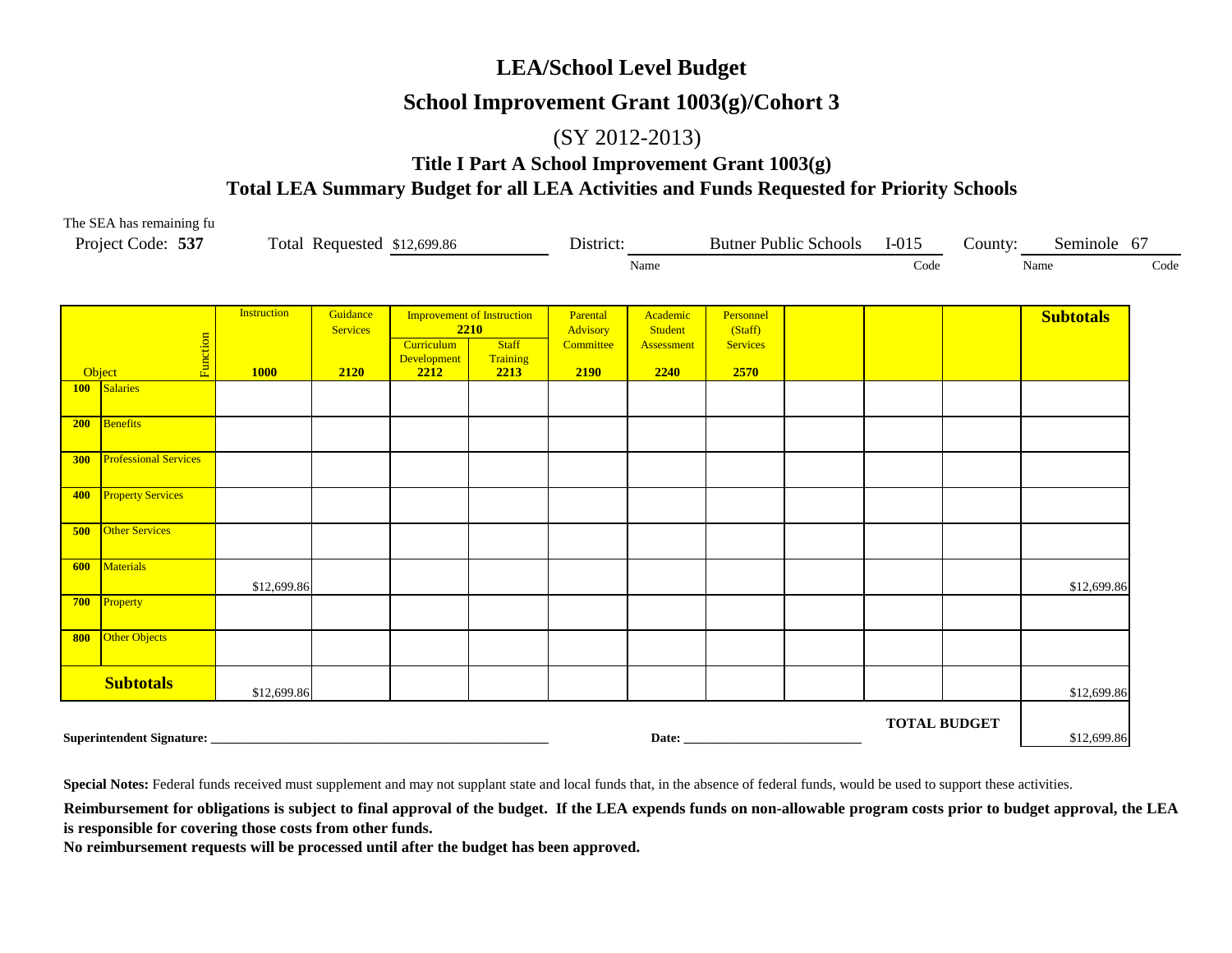#### **LEA/School Level Budget**

#### **School Improvement Grant 1003(g)/Cohort 3**

#### FY 2012 (SY 2012-2013)

#### **Title I Part A School Improvement Grant 1003(g)**

#### **School Summary Budget for all Activities and Funds Requested for each Priority School served.**

| The SEA has remaining fu                   |                    |                 |                             |                                   |                       |                       |                            |                          |                     |           |                                |              |  |
|--------------------------------------------|--------------------|-----------------|-----------------------------|-----------------------------------|-----------------------|-----------------------|----------------------------|--------------------------|---------------------|-----------|--------------------------------|--------------|--|
| Project Code: 519                          |                    |                 | Total Requested \$12,699.86 |                                   | School:               |                       |                            | <b>Butner Elementary</b> | 105                 | District: | Butner Public Schools 67/I-015 |              |  |
|                                            |                    |                 |                             |                                   |                       | Name                  |                            |                          | Code                |           | Name                           | County/Code: |  |
|                                            |                    |                 |                             |                                   |                       |                       |                            |                          |                     |           |                                |              |  |
|                                            |                    |                 |                             |                                   |                       |                       |                            |                          |                     |           |                                |              |  |
|                                            | <b>Instruction</b> | Guidance        |                             | <b>Improvement of Instruction</b> | Parental              | Academic              | Personnel                  |                          |                     |           | <b>Subtotals</b>               |              |  |
|                                            |                    | <b>Services</b> | Curriculum                  | 2210<br><b>Staff</b>              | Advisory<br>Committee | Student<br>Assessment | (Staff)<br><b>Services</b> |                          |                     |           |                                |              |  |
| Function                                   |                    |                 | Development                 | Training                          |                       |                       |                            |                          |                     |           |                                |              |  |
| Object                                     | <b>1000</b>        | 2120            | 2212                        | 2213                              | 2190                  | 2240                  | 2570                       |                          |                     |           |                                |              |  |
| Salaries<br>100                            |                    |                 |                             |                                   |                       |                       |                            |                          |                     |           |                                |              |  |
|                                            |                    |                 |                             |                                   |                       |                       |                            |                          |                     |           |                                |              |  |
| Benefits<br>200                            |                    |                 |                             |                                   |                       |                       |                            |                          |                     |           |                                |              |  |
|                                            |                    |                 |                             |                                   |                       |                       |                            |                          |                     |           |                                |              |  |
| <b>Professional Services</b><br><b>300</b> |                    |                 |                             |                                   |                       |                       |                            |                          |                     |           |                                |              |  |
|                                            |                    |                 |                             |                                   |                       |                       |                            |                          |                     |           |                                |              |  |
| <b>Property Services</b><br>400            |                    |                 |                             |                                   |                       |                       |                            |                          |                     |           |                                |              |  |
|                                            |                    |                 |                             |                                   |                       |                       |                            |                          |                     |           |                                |              |  |
| 500<br><b>Other Services</b>               |                    |                 |                             |                                   |                       |                       |                            |                          |                     |           |                                |              |  |
|                                            |                    |                 |                             |                                   |                       |                       |                            |                          |                     |           |                                |              |  |
| <b>Materials</b><br>600                    |                    |                 |                             |                                   |                       |                       |                            |                          |                     |           |                                |              |  |
|                                            | \$12,699.86        |                 |                             |                                   |                       |                       |                            |                          |                     |           | \$12,699.86                    |              |  |
| 700<br>Property                            |                    |                 |                             |                                   |                       |                       |                            |                          |                     |           |                                |              |  |
|                                            |                    |                 |                             |                                   |                       |                       |                            |                          |                     |           |                                |              |  |
| Other Objects<br>800                       |                    |                 |                             |                                   |                       |                       |                            |                          |                     |           |                                |              |  |
|                                            |                    |                 |                             |                                   |                       |                       |                            |                          |                     |           |                                |              |  |
| <b>Subtotals</b>                           |                    |                 |                             |                                   |                       |                       |                            |                          |                     |           |                                |              |  |
|                                            | \$12,699.86        |                 |                             |                                   |                       |                       |                            |                          |                     |           | \$12,699.86                    |              |  |
|                                            |                    |                 |                             |                                   |                       |                       |                            |                          | <b>TOTAL BUDGET</b> |           |                                |              |  |
| Superintendent Signature:                  |                    |                 |                             |                                   |                       | Date:                 |                            |                          |                     |           | \$12,699.86                    |              |  |

**Special Notes:** Federal funds received must supplement and may not supplant state and local funds that, in the absence of federal funds, would be used to support these activities.

Reimbursement for obligations is subject to final approval of the budget. If the LEA expends funds on non-allowable program costs prior to budget approval, the LEA is responsible **for covering those costs from other funds.**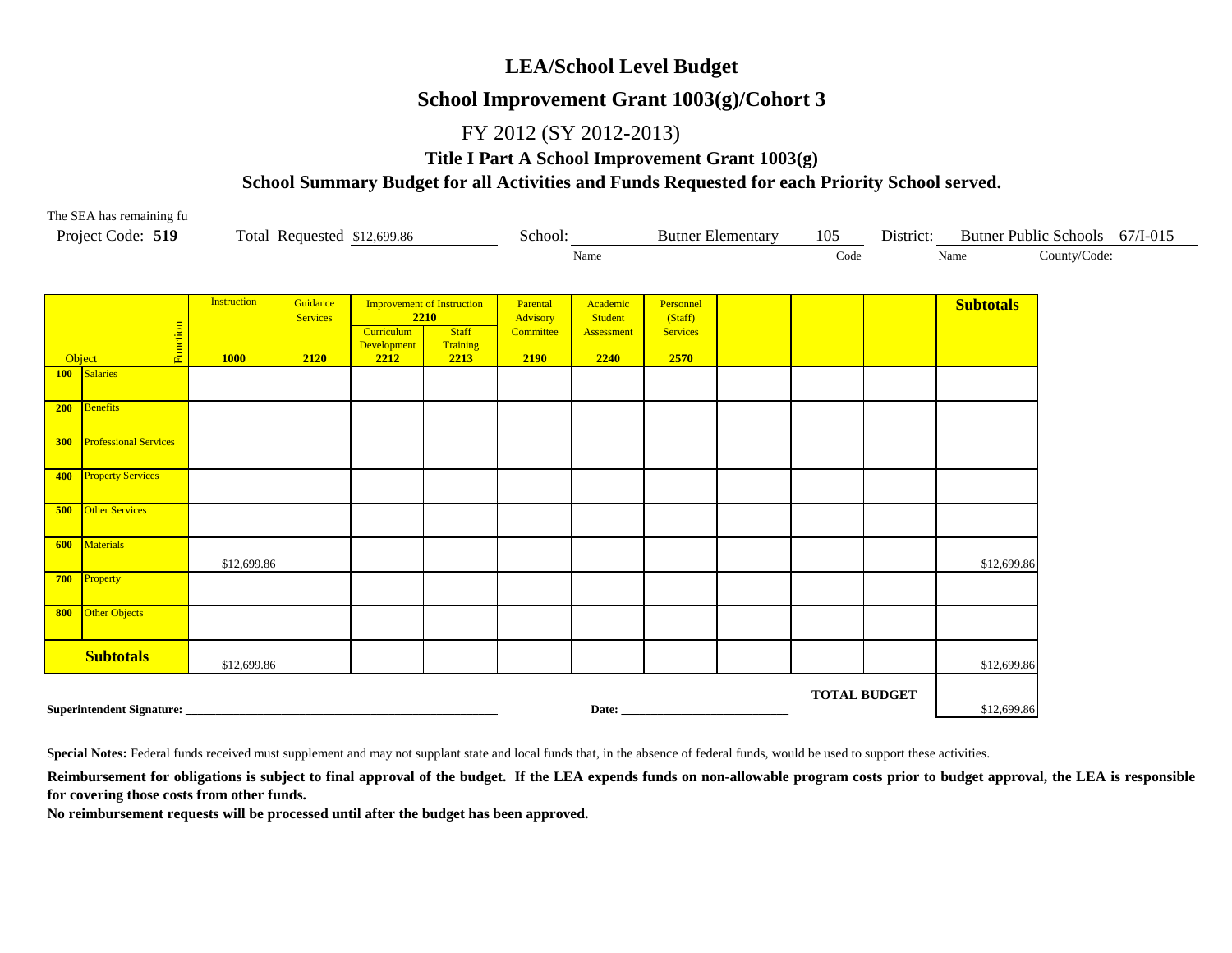## **School Improvement Grant 1003(g)/Cohort 3**

**School Budget Justification FY 12 (SY2012-2013)**

| Project  |        |                                                                      |                          |                                                                                                                                                                                                              |                              |                   |                      |  |  |  |  |  |  |
|----------|--------|----------------------------------------------------------------------|--------------------------|--------------------------------------------------------------------------------------------------------------------------------------------------------------------------------------------------------------|------------------------------|-------------------|----------------------|--|--|--|--|--|--|
| Code:    | 537    | School:                                                              | <b>Butner Elementary</b> | District:                                                                                                                                                                                                    | <b>Butner Public Schools</b> |                   | 67/I-015             |  |  |  |  |  |  |
|          |        | Name                                                                 |                          |                                                                                                                                                                                                              |                              |                   | County/District Code |  |  |  |  |  |  |
|          |        |                                                                      |                          | The SEA has remaining funds from FY2011 to be awarded to eligible Priority schools in fiscal year 2012. Funds will be used for pre-implementation activities beginning May 1, 2012 and expiring September 30 |                              |                   |                      |  |  |  |  |  |  |
| Function | Object |                                                                      |                          | <b>Expenditure Description and Itemization</b>                                                                                                                                                               |                              |                   | <b>Subtotals</b>     |  |  |  |  |  |  |
| 1000     | 100    | Name                                                                 |                          | Position & Grade                                                                                                                                                                                             | <b>FTE</b>                   | Salary            |                      |  |  |  |  |  |  |
|          |        |                                                                      |                          |                                                                                                                                                                                                              |                              |                   |                      |  |  |  |  |  |  |
|          |        |                                                                      |                          |                                                                                                                                                                                                              |                              |                   |                      |  |  |  |  |  |  |
|          |        |                                                                      |                          |                                                                                                                                                                                                              |                              |                   |                      |  |  |  |  |  |  |
|          |        |                                                                      |                          |                                                                                                                                                                                                              |                              |                   |                      |  |  |  |  |  |  |
|          |        |                                                                      |                          |                                                                                                                                                                                                              |                              |                   |                      |  |  |  |  |  |  |
|          |        |                                                                      |                          |                                                                                                                                                                                                              |                              |                   |                      |  |  |  |  |  |  |
| 1000     | 200    |                                                                      |                          | Benefits                                                                                                                                                                                                     |                              |                   |                      |  |  |  |  |  |  |
|          |        |                                                                      |                          |                                                                                                                                                                                                              |                              |                   |                      |  |  |  |  |  |  |
|          |        |                                                                      |                          |                                                                                                                                                                                                              |                              |                   |                      |  |  |  |  |  |  |
| 1000     | 300    |                                                                      |                          | Professional Services                                                                                                                                                                                        |                              |                   |                      |  |  |  |  |  |  |
|          |        |                                                                      |                          |                                                                                                                                                                                                              |                              |                   |                      |  |  |  |  |  |  |
| 1000     | 600    | Itemize all projected purchases for Materials                        |                          |                                                                                                                                                                                                              |                              |                   |                      |  |  |  |  |  |  |
|          |        | Tablets and necessary technology and hardware to support the tablets |                          |                                                                                                                                                                                                              |                              |                   |                      |  |  |  |  |  |  |
|          |        |                                                                      |                          |                                                                                                                                                                                                              |                              |                   |                      |  |  |  |  |  |  |
|          |        |                                                                      |                          |                                                                                                                                                                                                              |                              |                   |                      |  |  |  |  |  |  |
|          |        |                                                                      |                          |                                                                                                                                                                                                              |                              |                   |                      |  |  |  |  |  |  |
|          |        |                                                                      |                          |                                                                                                                                                                                                              |                              |                   |                      |  |  |  |  |  |  |
| 2213     | 100    |                                                                      |                          | <b>Itemize Staff Training</b>                                                                                                                                                                                |                              |                   |                      |  |  |  |  |  |  |
|          |        |                                                                      |                          |                                                                                                                                                                                                              |                              |                   |                      |  |  |  |  |  |  |
|          |        |                                                                      |                          |                                                                                                                                                                                                              |                              |                   |                      |  |  |  |  |  |  |
|          |        |                                                                      |                          |                                                                                                                                                                                                              |                              |                   |                      |  |  |  |  |  |  |
|          |        |                                                                      |                          | List any additional codes & explanations here                                                                                                                                                                |                              |                   |                      |  |  |  |  |  |  |
|          |        |                                                                      |                          |                                                                                                                                                                                                              |                              |                   |                      |  |  |  |  |  |  |
|          |        |                                                                      |                          |                                                                                                                                                                                                              |                              |                   |                      |  |  |  |  |  |  |
|          |        |                                                                      |                          |                                                                                                                                                                                                              |                              |                   |                      |  |  |  |  |  |  |
|          |        |                                                                      |                          |                                                                                                                                                                                                              |                              |                   |                      |  |  |  |  |  |  |
|          |        |                                                                      |                          |                                                                                                                                                                                                              |                              |                   |                      |  |  |  |  |  |  |
|          |        |                                                                      |                          |                                                                                                                                                                                                              |                              | <b>Site Total</b> | \$12,699.86          |  |  |  |  |  |  |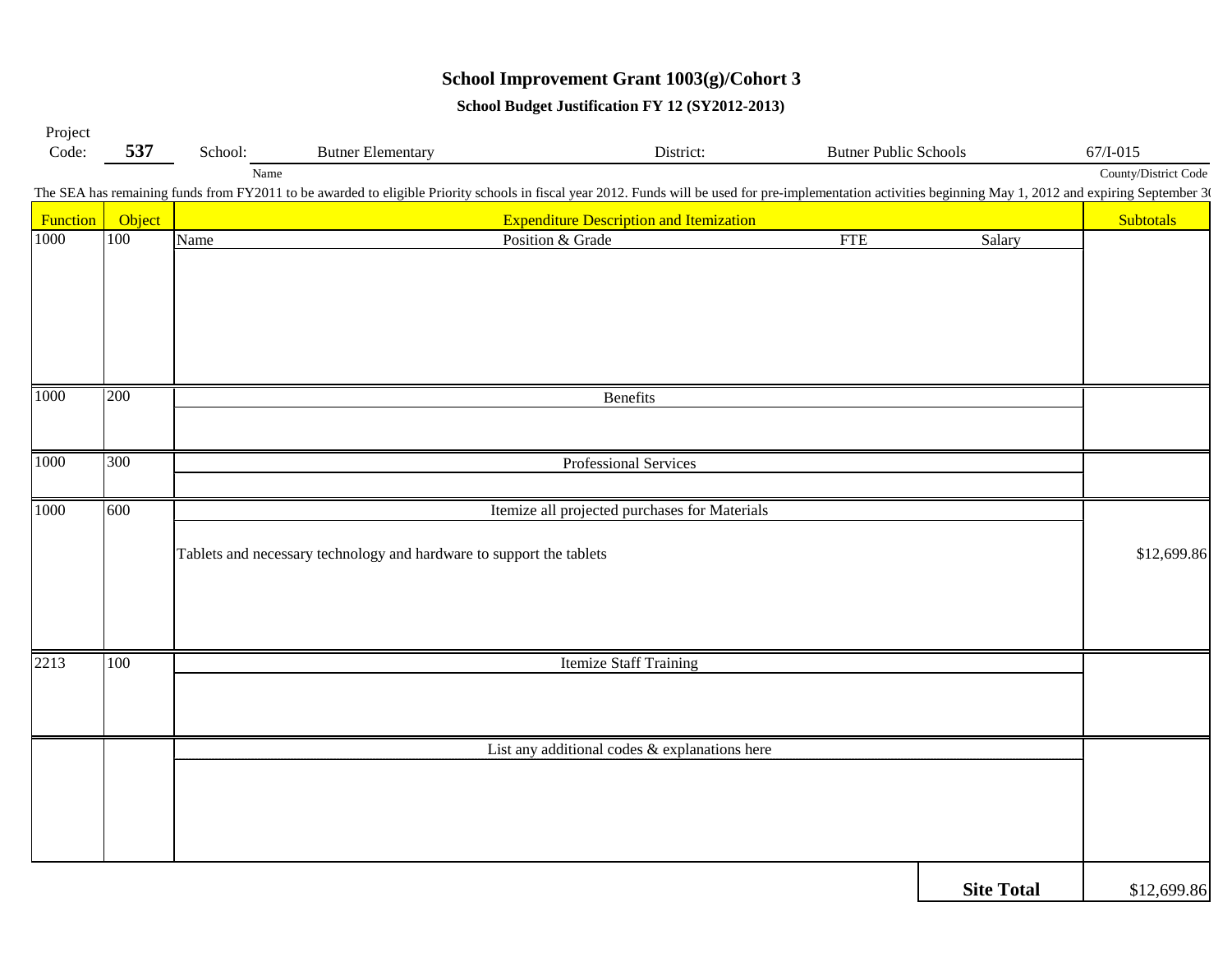#### **School Improvement Grant 1003(g) District Budget Justification FY12 (SY2012-2013)**

| Project  |        |                                               |                                                                                                                                                                                                              |            |                       |                                  |  |  |  |  |  |
|----------|--------|-----------------------------------------------|--------------------------------------------------------------------------------------------------------------------------------------------------------------------------------------------------------------|------------|-----------------------|----------------------------------|--|--|--|--|--|
| Code:    | 537    | District:<br>Name                             | <b>Butner Public Schools</b>                                                                                                                                                                                 |            |                       | 67/I-015<br>County/District Code |  |  |  |  |  |
|          |        |                                               | The SEA has remaining funds from FY2011 to be awarded to eligible Priority schools in fiscal year 2012. Funds will be used for pre-implementation activities beginning May 1, 2012 and expiring September 30 |            |                       |                                  |  |  |  |  |  |
| Function | Object |                                               | <b>Expenditure Description and Itemization</b>                                                                                                                                                               |            |                       | Subtotals                        |  |  |  |  |  |
| 1000     | 100    | Name                                          | Position & Grade                                                                                                                                                                                             | <b>FTE</b> | Salary                |                                  |  |  |  |  |  |
|          |        |                                               |                                                                                                                                                                                                              |            |                       |                                  |  |  |  |  |  |
|          |        |                                               |                                                                                                                                                                                                              |            |                       |                                  |  |  |  |  |  |
|          |        |                                               |                                                                                                                                                                                                              |            |                       |                                  |  |  |  |  |  |
|          |        |                                               |                                                                                                                                                                                                              |            |                       |                                  |  |  |  |  |  |
|          |        |                                               |                                                                                                                                                                                                              |            |                       |                                  |  |  |  |  |  |
| 1000     | 200    |                                               | Benefits                                                                                                                                                                                                     |            |                       |                                  |  |  |  |  |  |
|          |        |                                               |                                                                                                                                                                                                              |            |                       |                                  |  |  |  |  |  |
|          |        |                                               |                                                                                                                                                                                                              |            |                       |                                  |  |  |  |  |  |
| 1000     | 300    |                                               | Professional Services                                                                                                                                                                                        |            |                       |                                  |  |  |  |  |  |
|          |        |                                               |                                                                                                                                                                                                              |            |                       |                                  |  |  |  |  |  |
| 1000     | 600    | Itemize all projected purchases for Materials |                                                                                                                                                                                                              |            |                       |                                  |  |  |  |  |  |
|          |        |                                               |                                                                                                                                                                                                              |            |                       |                                  |  |  |  |  |  |
|          |        |                                               | Tablets and necessary technology and hardware to support the tablets                                                                                                                                         |            |                       |                                  |  |  |  |  |  |
|          |        |                                               |                                                                                                                                                                                                              |            |                       |                                  |  |  |  |  |  |
|          |        |                                               |                                                                                                                                                                                                              |            |                       |                                  |  |  |  |  |  |
|          |        |                                               |                                                                                                                                                                                                              |            |                       |                                  |  |  |  |  |  |
| 2213     | 100    |                                               | <b>Itemize Staff Training</b>                                                                                                                                                                                |            |                       |                                  |  |  |  |  |  |
|          |        |                                               |                                                                                                                                                                                                              |            |                       |                                  |  |  |  |  |  |
|          |        |                                               |                                                                                                                                                                                                              |            |                       |                                  |  |  |  |  |  |
|          |        |                                               | List any additional codes & explanations here                                                                                                                                                                |            |                       |                                  |  |  |  |  |  |
|          |        |                                               |                                                                                                                                                                                                              |            |                       |                                  |  |  |  |  |  |
|          |        |                                               |                                                                                                                                                                                                              |            |                       |                                  |  |  |  |  |  |
|          |        |                                               |                                                                                                                                                                                                              |            |                       |                                  |  |  |  |  |  |
|          |        |                                               |                                                                                                                                                                                                              |            |                       |                                  |  |  |  |  |  |
|          |        |                                               |                                                                                                                                                                                                              |            | <b>District Total</b> | \$12,699.86                      |  |  |  |  |  |